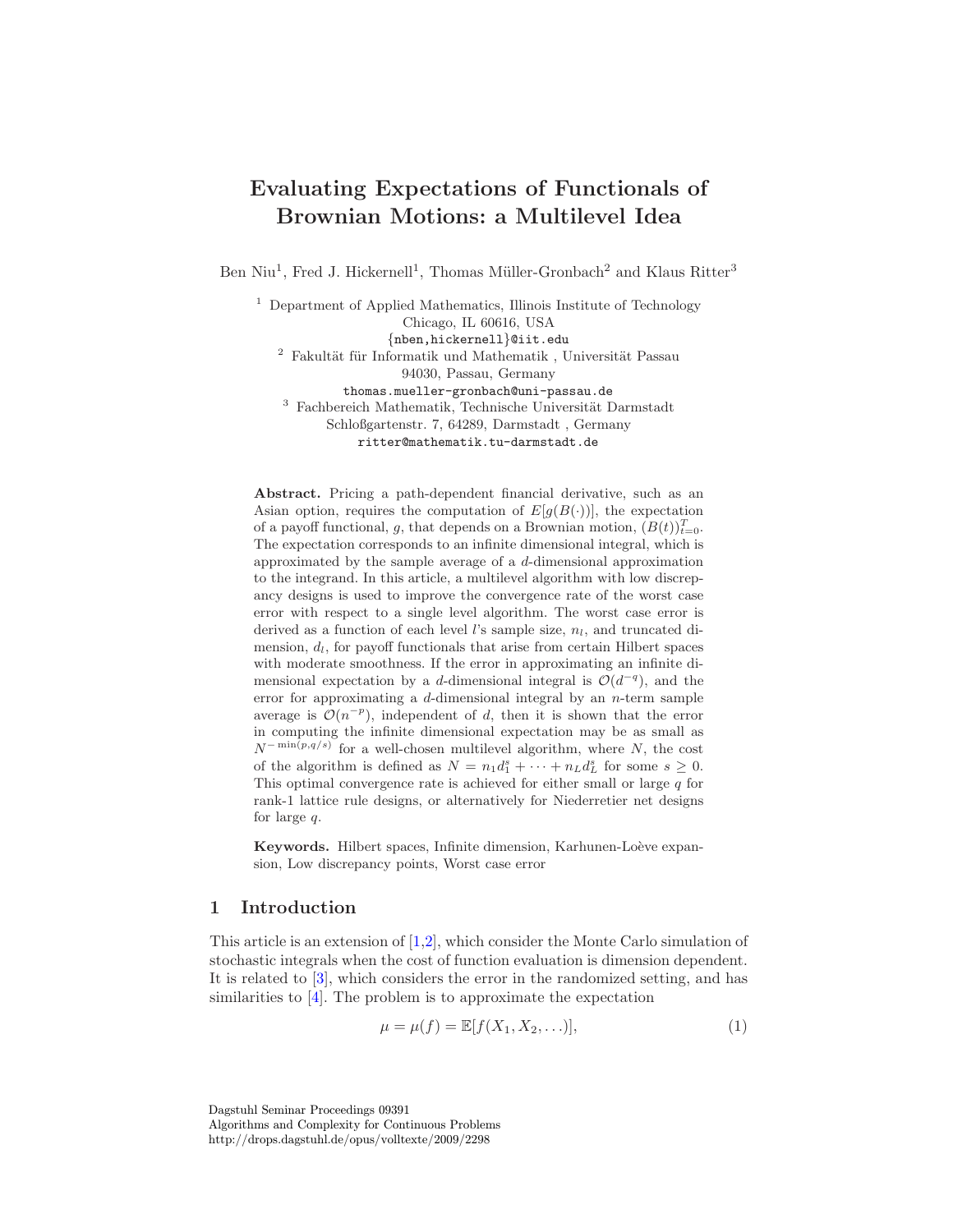where  $(X_1, X_2, \ldots)$  is an i.i.d. sequence of random variables with common probability density function  $\rho_1(\cdot)$ , and f is some functional. This expectation may be thought of as an infinite dimensional integral. Note that the dependence of  $\mu$ on  $f$  in  $(1)$  is sometimes written explicitly, and sometimes implied.

The aim is to efficiently estimate this expectation by an algorithm based on functional values,  $f(x_{i,1}, \ldots, x_{i,d}, c, c, \ldots)$ , where c is some nominal value of the  $X_i$ . For example, a simple sample average takes the form

<span id="page-1-1"></span>
$$
\hat{\mu}_d = \hat{\mu}_d(f) = \frac{1}{n} \sum_{i=1}^n f(x_{i,1}, \dots, x_{i,d}, c, c, \dots),
$$
\n(2)

for some dimension, d, and some design  $\{\mathbf{x}_{i,1:d} = (x_{i,1}, x_{i,2}, \dots, x_{i,d}) \in \mathbb{R}^d\}_{i=1}^n$ . The error,  $\mu(f) - \hat{\mu}_d(f)$ , depends on the choice of d, the design, and attributes of the functional,  $f$ . The cost of a single functional evaluation is assumed to be proportional to  $d^s$  for some  $s \geq 0$ . Examples where  $s = 1$  is reasonable are given later in this section. The case of  $s = 0$  is typically unrealistic in practical applications. Thus, the cost of algorithm  $\hat{\mu}_d$  is proportional to  $N = nd^s$ , which corresponds to the fixed subspace sampling model of [\[1\]](#page-18-0). An efficient algorithm is one for which the error is  $\leq N^{-\tau}$  for  $\tau$  as large as possible.

In  $[2]$ , it was demonstrated that for functionals, f, lying in certain Hilbert spaces,  $\mathcal{H}(K)$ , defined by kernels, K, the squared worst case error of  $\hat{\mu}$  can be written as the squared worst case error of approximating  $\mu$  by a finite dimensional integral plus the squared worst case error of the finite dimensional cubature, i.e.,

$$
\sup_{\|f\|_{\mathcal{H}(K)} \le 1} |\mu(f) - \hat{\mu}_d(f)|^2
$$

<span id="page-1-0"></span>
$$
= \sup_{\|f\|_{\mathcal{H}(K)} \le 1} |\mu(f) - \mu_d(f)|^2 + \sup_{\|f\|_{\mathcal{H}(K)} \le 1} |\mu_d(f) - \hat{\mu}_d(f)|^2. \tag{3}
$$

Here  $\mu_d$  is defined as the conditional expectation where all coordinates numbered greater than  $d$  are set to the nominal value,  $c$ :

<span id="page-1-2"></span>
$$
\mu_d = \mu_d(f) = \mathbb{E}[f(X_1, X_2, \ldots) | X_{d+1} = X_{d+2} = \cdots = c]. \tag{4}
$$

The worst case error of approximating  $\mu$  by  $\mu_d$  is independent of the algorithm and might be called the bias. It is expected to vanish like  $\preceq d^{-q}$  as  $d \to \infty$  for some  $q > 0$ . The worst case of  $\mu_d - \hat{\mu}_d$  corresponds to the *discrepancy* [\[5,](#page-18-4)[6](#page-18-5)[,7\]](#page-18-6) and is known from strong tractability results, e.g., [\[8](#page-18-7)[,9,](#page-18-8)[10](#page-18-9)[,11\]](#page-18-10) to be  $\preceq n^{-p}$ , where the leading constant is independent of  $d$ , and  $p$  depends on the smoothness of the functional and the quality of the design. The error decomposition in [\(3\)](#page-1-0) and the convergence rates of the two pieces on the right hand side can then be used to show that the worst case error for algorithm [\(2\)](#page-1-1) is  $\preceq N^{\frac{-pq}{ps+q}}$  [\[2\]](#page-18-1). Only when  $s = 0$ , typically not realistic, or  $q \to \infty$  does one obtain an error  $\preceq N^{-p}$ , which is the ideal.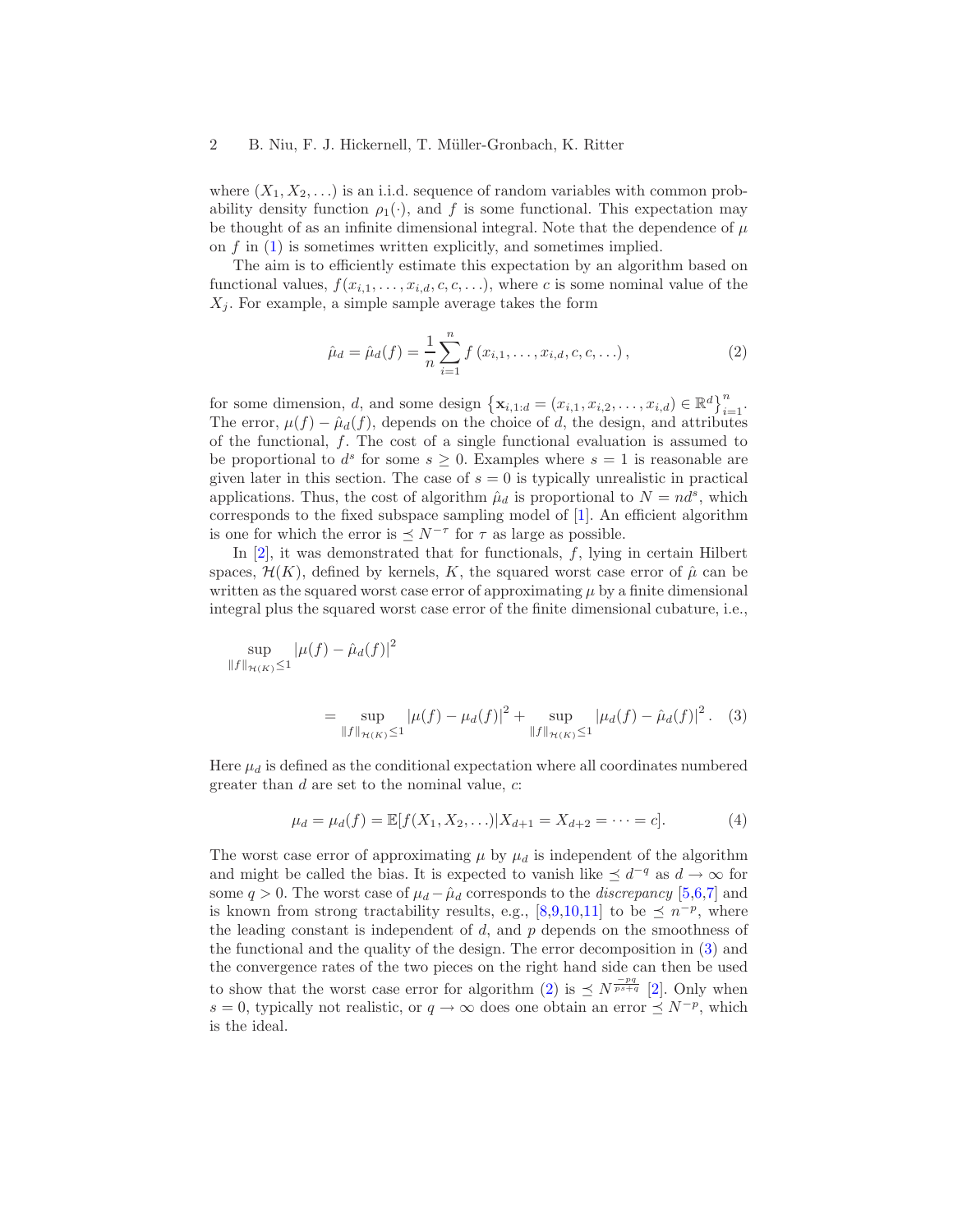It is shown in Theorem [4](#page-14-0) below that by using a multilevel algorithm one can obtain a better convergence rate of  $\leq N^{-p \min(1, \frac{q}{ps+q'})}$ , where  $s \geq 0$  and  $0 \le q' \le q$ , The constant q' affects the value of p, but it may be chosen, subject to the given constraints, to obtain as large a convergence order as possible. In Section [6](#page-12-0) it is shown that for some cases one may obtain an ideal convergence rate of  $\preceq N^{-\min(p,q/s)}$ .

The multilevel algorithm is based on an increasing sequence of truncated dimensions,  $d_1 < \cdots < d_L$ . The infinite dimensional expectation is written as a telescoping sum:

<span id="page-2-0"></span>
$$
\mu = \mu_{d_1} + \sum_{l=2}^{L} (\mu_{d_l} - \mu_{d_{l-1}}) + (\mu - \mu_{d_L}), \tag{5}
$$

where the  $\mu_{d_l}$  are defined in [\(4\)](#page-1-2). Each term in this sum is approximated by an algorithm similar to  $\hat{\mu}_d$  above in [\(2\)](#page-1-1) with  $n_l$  terms. The precise form of the multilevel algorithm is given below in [\(14\)](#page-8-0), and its cost is  $N = n_1 d_1^s + \cdots + n_L d_L^s$ with  $s \geq 0$ . This multilevel algorithm is similar to that found in [\[1,](#page-18-0)[3\]](#page-18-2). Multilevel algorithms can also be found in  $[12,13]$  $[12,13]$ , which consider the quadrature problems of diffusion processes. There, the levels refer to the fineness of the steps in time, whereas here, the levels refer to various truncated dimensions  $d_l$ .

This article is organized as follows. This section concludes by describing an application that motivates the problem of computing the expectation of a functional of  $X_1, X_2, \ldots$  $X_1, X_2, \ldots$  $X_1, X_2, \ldots$  Section 2 defines the Hilbert space where the functional f resides, and appropriate assumptions are made to facilitate the worst case error analysis later. Key results on the single level algorithm from [\[2\]](#page-18-1) are reviewed in Section [3.](#page-6-0) The multilevel algorithm and its worst case error analysis are explained in Sections [4](#page-7-0) and [5.](#page-8-1) Section [6](#page-12-0) illustrates how to optimally choose the number of samples and truncated dimensions at each level  $l$  to achieve the minimal worst case error.

An important example of computing the functional of a countable number of random variables is the option pricing problem in mathematical finance. The price of an option is the expected value of the payoff, which in turn depends on the path of an asset price over an interval in time,  $S(t)$ ,  $0 \le t \le T$ . The asset price  $S(t)$  is often modeled by a stochastic differential equation (SDE) with general drift corresponding to the interest rate and a term involving a Brownian motion,  $B(t)$ , that describes the random fluctuations, e.g.,

$$
dS(t) = rdt + \sigma(S, t)dB(t), \quad 0 < t < T, \quad S(0) \text{ given.}
$$

Thus, one may express the option price as  $\mu = \mathbb{E}[\text{payoff}(S(\cdot))] = \mathbb{E}[q(B(\cdot))],$ where  $g$  is the payoff functional expressed in terms of the Brownian motion driving the asset price via an SDE. For example, the discounted payoff functional of an arithmetic Asian call option is defined as:

$$
g(B(\cdot)) = \text{payoff}(S(\cdot)) = e^{-rT} \max\left(\frac{1}{T} \int_0^T S(t) dt - K, 0\right).
$$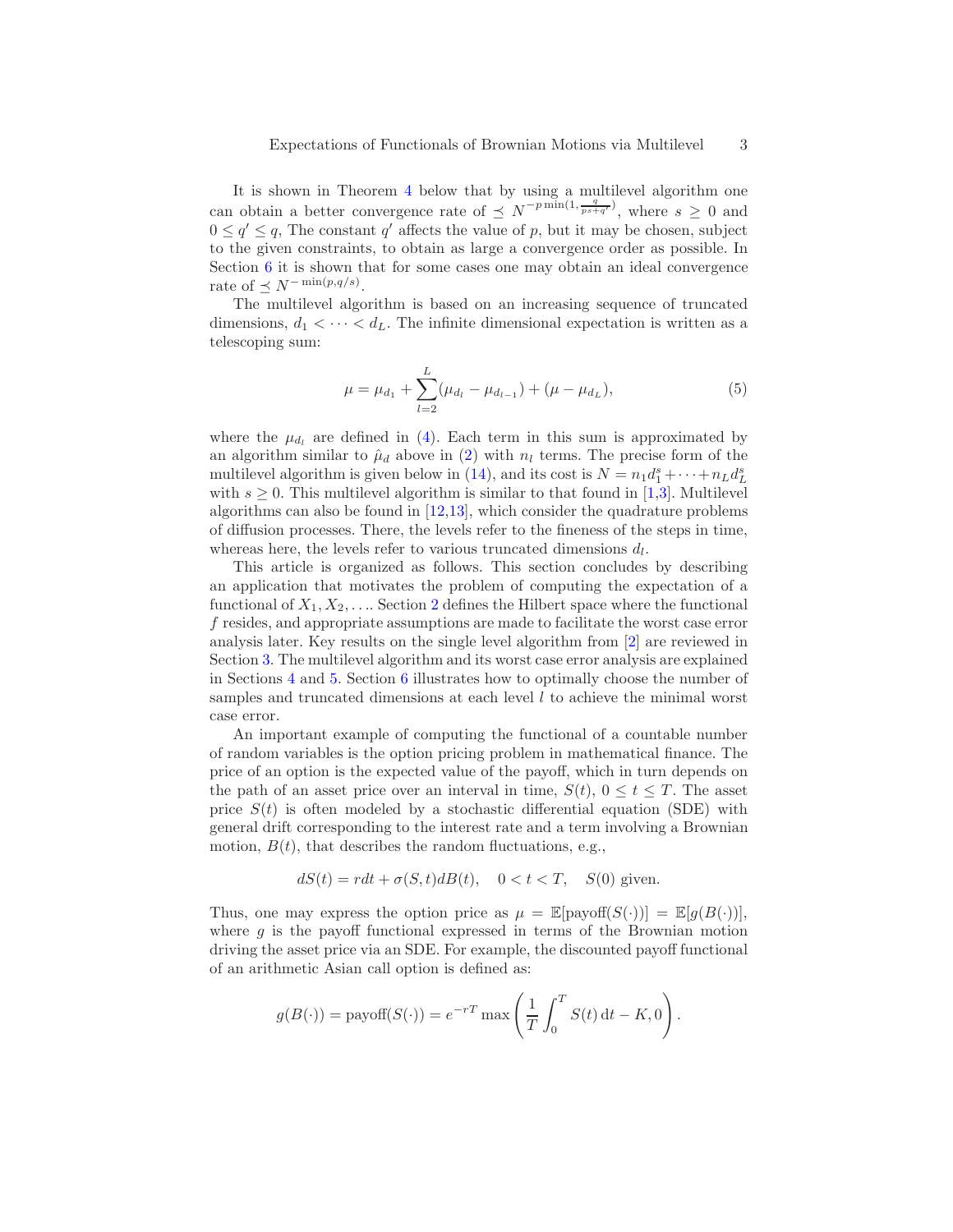It remains to express the Brownian motion,  $B(\cdot)$ , in terms of a sequence of standard Gaussian random variables,  $(X_1, X_2, \ldots)$ , and so obtain

$$
payoff(S(\cdot)) = g(B(\cdot)) = f(X_1, X_2, \ldots).
$$

This then sets option pricing in the framework of computing  $\mu = \mathbb{E}[f(X_1, X_2, \ldots)].$ 

The *time differencing* method defines a sequence of times,  $t_k$  with  $0 = t_0$  <  $t_1 < \cdots < t_d = T$ , and then sets

$$
B(0) = 0, \quad B(t_k; X_1, \dots, X_k) = B(t_{k-1}) + \sqrt{t_k - t_{k-1}} X_k, \quad k = 1, \dots, d.
$$

However, this method only defines the Brownian motion at a fixed number of different times, and does not easily allow for refinement of the time mesh to a larger number of times. Thus, the time differencing method is not suited to the problem described here.

Another approach to generate a Brownian motion is the *Brownian bridge*, which extends the time differencing approach by allowing continued refinements of the time mesh. Set the initial time to be  $t_0 = 0$ . For any  $k \in \mathbb{N}_0$ , let  $t_{k+1} =$  $(1 - \phi_2(k))T$ , where  $\phi_2$  is the radical inverse function in base 2, which maps each k to a point in  $[0, 1)$  by reflecting digits of the binary expansion for k about the decimal points. Specifically, if  $k = k_0 + 2k_1 + \cdots + 2^{m_k-1}k_{m_k-1} + 2^{m_k}$  for  $k_j \in \{0, 1\}$ , and so  $m_k = \lfloor \log_2(k) \rfloor$ , then

$$
\phi_2(k) = \frac{k_0}{2} + \frac{k_1}{2^2} + \dots + \frac{k_{m_k-1}}{2^{m_k}} + \frac{1}{2^{m_k+1}}.
$$

The Brownian Bridge definition is

$$
B(t_0) = B(0) = 0,
$$
  
\n
$$
B(t_1; X_1) = B(T) = \sqrt{T}X_1,
$$
  
\n
$$
B(t_{k+1}; X_1, \dots, X_{k+1}) = \frac{1}{2} \left[ B\left(t_{k+1} - \frac{T}{2^{m_k+1}}\right) + B\left(t_{k+1} + \frac{T}{2^{m_k+1}}\right) \right]
$$
  
\n
$$
+ \sqrt{\frac{T}{2^{m_k+2}}} X_{k+1}, \quad k = 1, 2, \dots, d,
$$

where  $X_1, X_2, \ldots$  are standard normal random variables. Thus, one may think of the payoff functional for the option,  $g(B(\cdot))$ , as a functional of a countable number of standard Gaussian random variables,  $f(X_1, X_2, \ldots)$ . Truncating the Brownian bridge at d steps corresponds to setting the variables  $X_{d+1}, X_{d+2}, \ldots$ to their nominal value  $c = 0$ , and then  $B(t)$  becomes simply the linear interpolant between the two neighboring time mesh points  $t_{k_1}$  and  $t_{k_2}$ , where  $0 \leq k_1, k_2 \leq d$ . The cost of a d-step Brownian bridge is  $\mathcal{O}(d)$  operations. Thus, the Brownian bridge generation of the Brownian motion fits the problem formulation adopted in this article.

A third method for generating a Brownian motion is the *Karhunen-Loève expansion*. The eigenvalue problem of the covariance operator for  $B(t)$ , i.e.,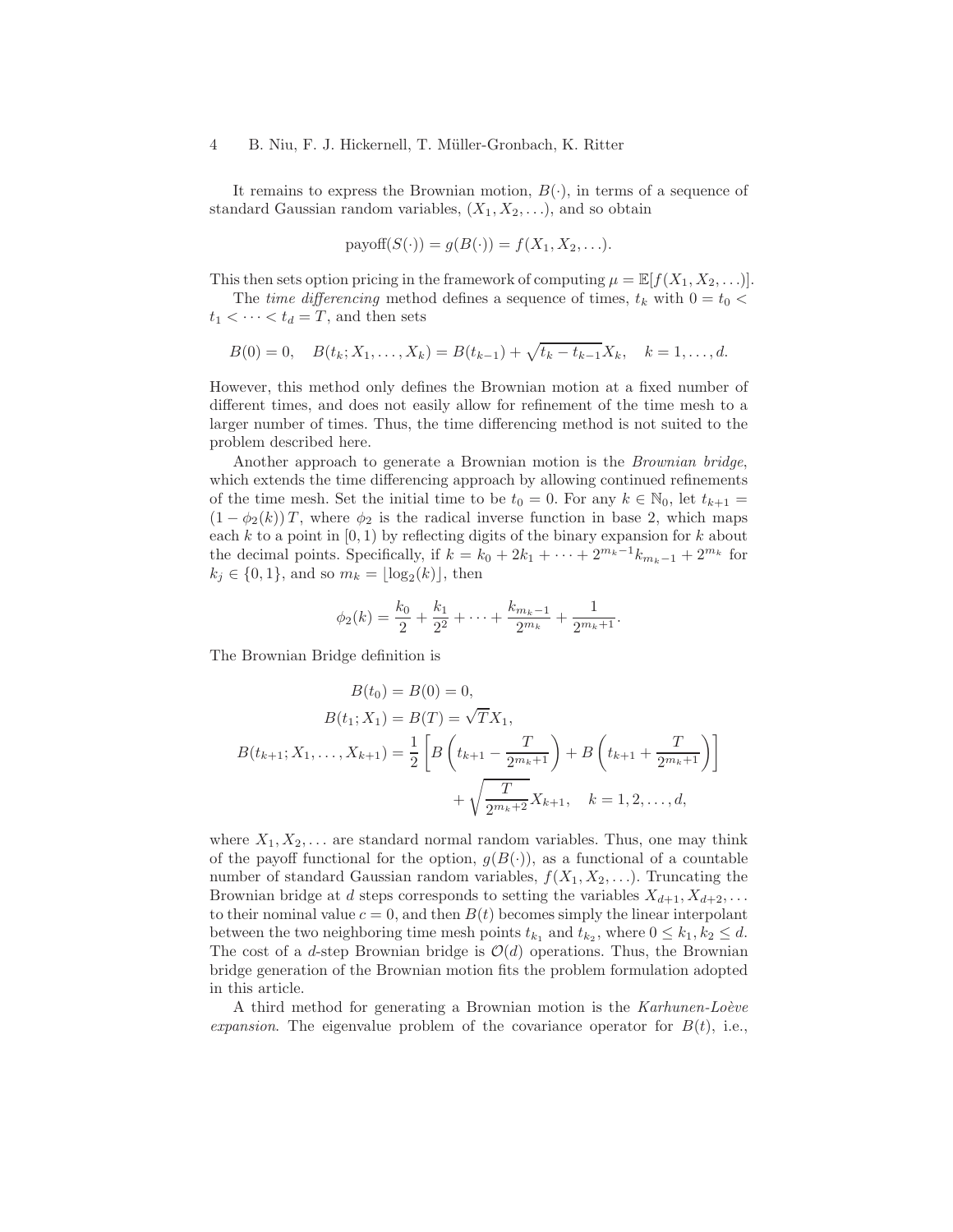$cov(B(t), B(s)) = min(t, s)$ , leads to an infinite series for the Brownian motion in terms of the i.i.d. standard Gaussian random variables  $X_1, X_2, \ldots$  and the sinusoidal eigenfunctions:

$$
B(t; X_1, X_2, \ldots) = \sqrt{2T} \sum_{j=1}^{\infty} X_j \frac{\sin ((j - \frac{1}{2}) \pi t / T)}{(j - \frac{1}{2}) \pi}.
$$

Again, the payoff functional for the option,  $g(B(\cdot))$  can then be thought of as a functional of a countable number of standard Gaussian random variables,  $f(X_1, X_2, \ldots)$ . Truncating the Karhunen-Loève expansion at d terms corresponds to  $f(X_1, \ldots, X_d, 0, \ldots)$  and costs  $\mathcal{O}(d)$  mathematical operations to evaluate. The truncated Karhunen-Loève expansion includes the most important low frequency terms, and can be evaluated at any time, t.

In summary option pricing where the Brownian motion driving the SDE for the asset price is generated by a  $d$ -step Brownian Bridge or a  $d$ -term Karhunen-Loève expansion is an example of finding an expectation that fits the general framework set forth in this introductory section. The functional f corresponds to the option payoff. Although it depends on a countably infinite number of random variables, one may neglect all but the first d of them as an approximation.

# <span id="page-4-0"></span>2 Hilbert Spaces of Functionals

In this section, the Hilbert space where the functional f resides is constructed. The functional f depends on a countably infinite number of variables, and the Hilbert space containing  $f$  is constructed as the tensor product space of a countable number of reproducing kernel Hilbert spaces. As discussed in Section [1,](#page-0-1) the main problem is to approximate  $\mu = \mathbb{E}[f(X_1, X_2, \ldots)],$  where  $(X_1, X_2, \ldots)$ is an i.i.d. random sequence with common probability density function  $\rho_1(\cdot)$ , and the support of  $\rho_1$  is assumed to be  $\overline{I}$ , where I is some open, half-open, or closed interval, which may be finite, semi-finite or infinite. As discussed in [\[2\]](#page-18-1), the domain of f can be considered to be  $I^{\mathbb{N}}$ , where  $\mathbb N$  is natural number set. The vector of nominal values of the random variables is denoted  $\mathbf{c} = (c, c, \ldots)$ , and it is used to recursively define the effects of parts of  $f$ , which are the parts that depend on a finite number of variables.

The symmetric, positive semi-definite kernel function  $K_1 : I \times I \to \mathbb{R}$  is the building block used to construct the Hilbert space containing  $f$ . This kernel may possibly be unbounded. In addition, it is assumed that  $K_1(c, c) = 0$ , which implies that  $K_1(x, c) = 0, \forall x \in I$ , since  $K_1$  is positive semi-definite. Let  $\mathcal{H}(K_1)$ denote the reproducing kernel Hilbert space of functions with reproducing kernel, K<sub>1</sub>. The above assumption on K<sub>1</sub> implies that  $f(c) = 0$  for all  $f \in H(K_1)$ .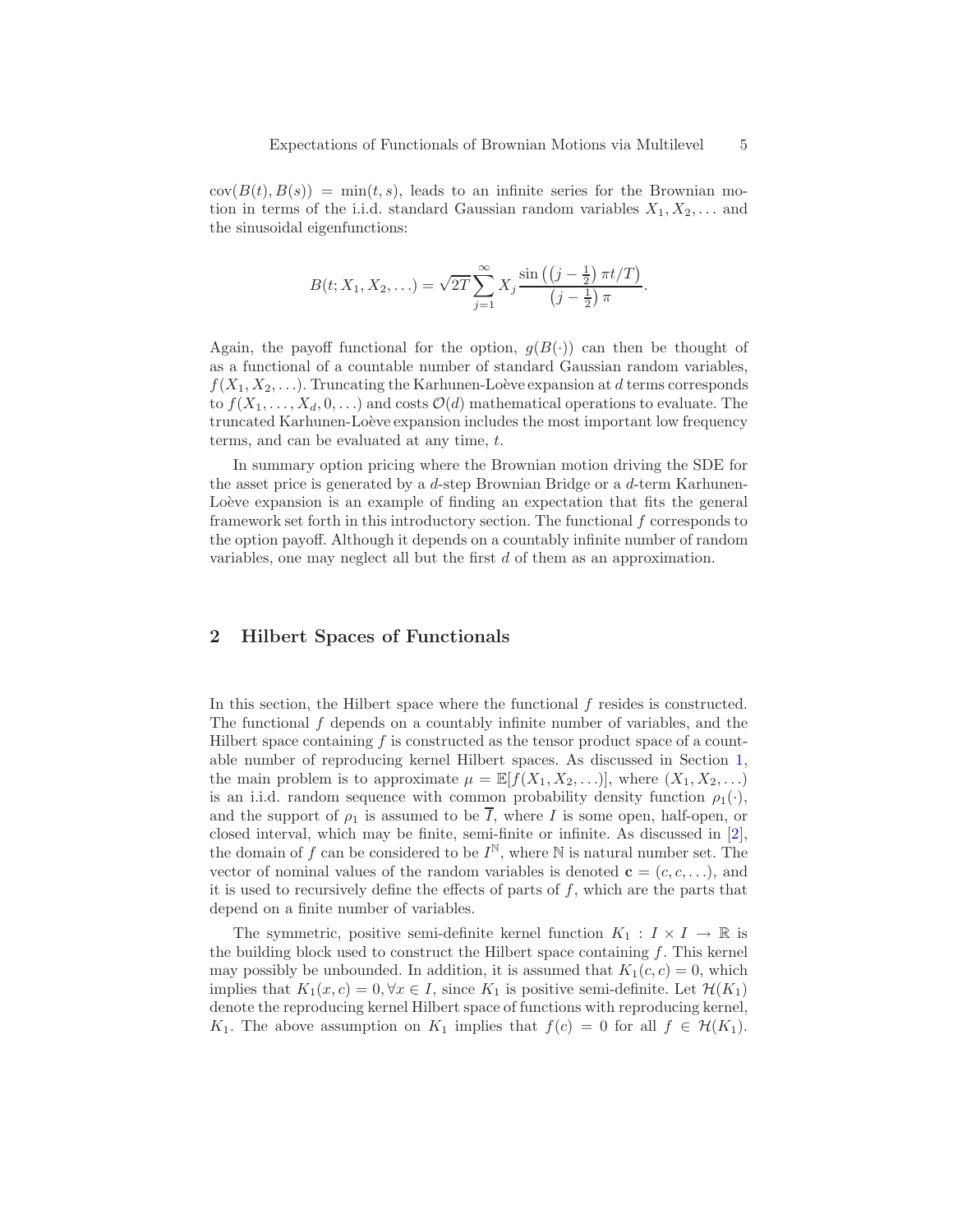Further assumptions are made on the finiteness and integrability of  $K_1$ :

$$
h_1(x) := \int_{\overline{I}} K_1(x, y) \, \rho_1(y) \, \mathrm{d}y, \quad \forall x \in I, \quad h_1 \in \mathcal{H}(K_1), \tag{6a}
$$

<span id="page-5-1"></span>
$$
m := \int_{\overline{I}^2} K_1(x, y) \, \rho_1(x) \rho_1(y) \, dx dy < \infty,\tag{6b}
$$

$$
M := \int_{\overline{I}} K_1(x, x)\rho_1(x) dx < \infty.
$$
 (6c)

Following the notation in  $[2]$ ,  $\mathbb U$  is defined as a set of subsets of  $\mathbb N$  with finite cardinality, namely  $\mathbb{U} = \{u \in \mathbb{N} : |u| < \infty\}$ . Given any set  $u \in \mathbb{U}$ ,  $\mathbf{x}_u$  denotes the vector containing the coordinates of  $x$  whose indices are in  $u$ . The symmetric, positive semi-definite kernel

$$
K_u(\mathbf{x}_u, \mathbf{y}_u) = \prod_{j \in u} K_1(x_j, y_j)
$$

defines the Hilbert space  $\mathcal{H}(K_u)$  containing functionals of |u| variables. The domain of those functionals in  $\mathcal{H}(K_u)$  is  $I^u$ .

To facilitate the definition of the Hilbert space of functionals of an infinite number of variables, a sequence of non-increasing, non-negative weights is introduced,  $\gamma = (\gamma_1, \gamma_2, \ldots)$ , which satisfies the following conditions:

<span id="page-5-3"></span>
$$
\gamma_j \preceq j^{-1-2q}, \quad \gamma_1 \ge \gamma_2 \ge \dots \ge 0,\tag{7}
$$

where  $q$  is some positive constant. This implies that

<span id="page-5-2"></span>
$$
\sum_{j=d}^{\infty} \gamma_j \preceq d^{-2q}.\tag{8}
$$

Moreover,  $\gamma_u = \prod_{j\in u} \gamma_j$  is defined as the product weight for any finite set u.

The Hilbert space of functionals with domain  $I^{\mathbb{N}}$  is now defined as an infinite direct sum of reproducing kernel Hilbert spaces  $\mathcal{H}(K_u)$  using the approach in [\[4\]](#page-18-3). The kernel K defining the Hilbert space  $\mathcal{H}(K)$  is defined as

<span id="page-5-0"></span>
$$
K(\mathbf{x}, \mathbf{y}) := \sum_{u \in \mathbb{U}} \gamma_u K_u(\mathbf{x}_u, \mathbf{y}_u) = \prod_{j=1}^{\infty} [1 + \gamma_j K_1(x_j, y_j)]. \tag{9}
$$

The kernel  $K(\mathbf{x}, \mathbf{y})$  defined in [\(9\)](#page-5-0) is not necessarily finite for all  $\mathbf{x}, \mathbf{y} \in I^{\mathbb{N}},$ especially for unbounded kernels  $K_1$ . Although  $\mathcal{H}(K)$  may not be a reproducing kernel Hilbert space, it is a Hilbert space, and the reproducing property holds for the functional evaluation  $f(\mathbf{x}_u, \mathbf{c})$  for any set  $u \in \mathbb{U}$ . Another useful kernel function  $K^{(d)}$  is defined by

$$
K^{(d)}(\mathbf{x}_{1:d}, \mathbf{y}_{1:d}) = \sum_{u \subseteq 1:d} \gamma_u K_u(\mathbf{x}_u, \mathbf{y}_u) = \prod_{j=1}^d [1 + \gamma_j K_1(x_j, y_j)]
$$
  
=  $K((\mathbf{x}_{1:d}, \mathbf{c}), (\mathbf{y}_{1:d}, \mathbf{c}))$ .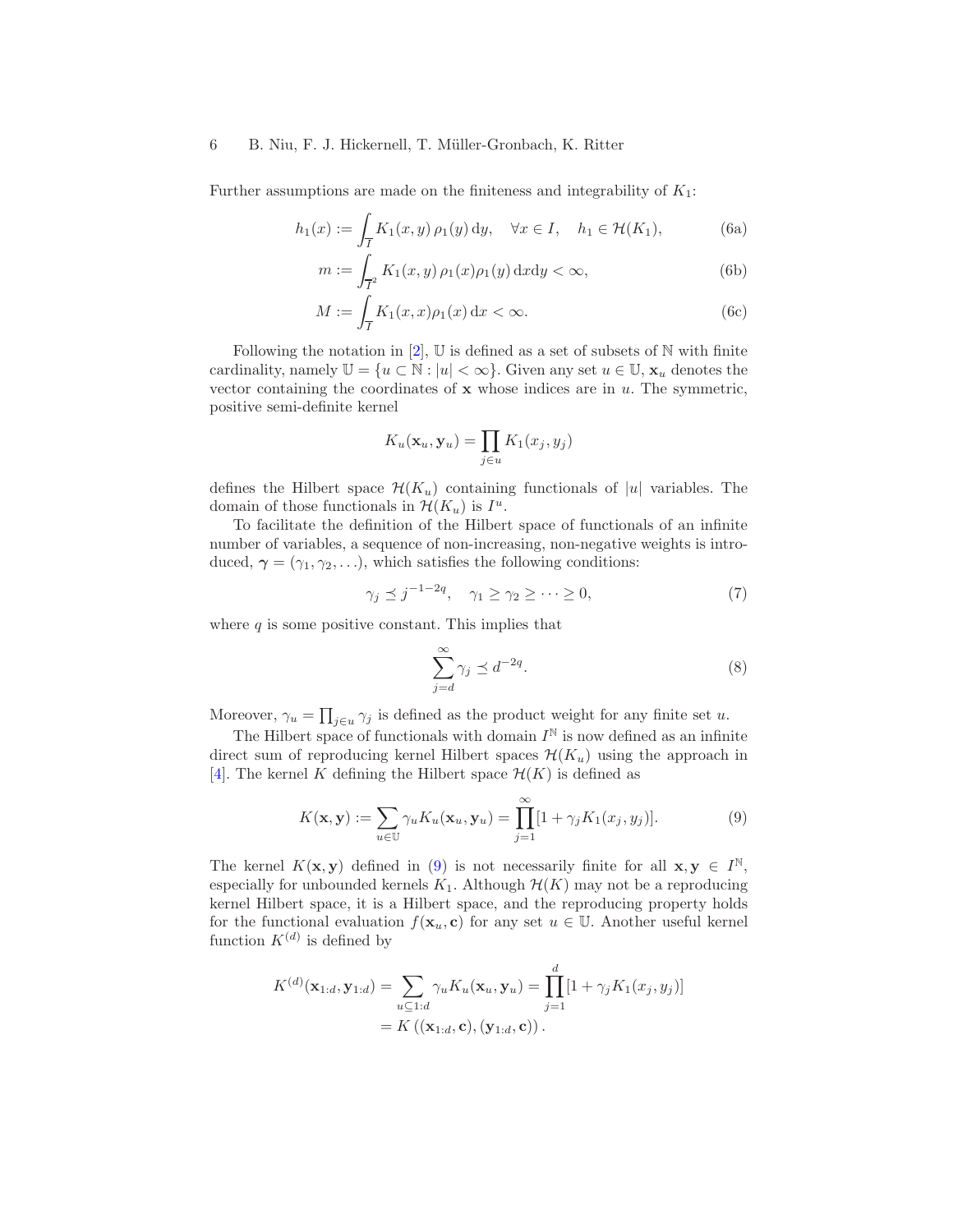The Hilbert space  $\mathcal{H}(K^{(d)})$  contains functions depending on only the first d variables.

Following the argument in [\[14\]](#page-18-13), it can be shown that  $\mathcal{H}(K_u) \bigcap \mathcal{H}(K_v) = \{0\}$ for any  $u \neq v$  because  $\mathcal{H}(1) \bigcap \mathcal{H}(K_1) = \{0\}$ . Consequently, the Hilbert space  $\mathcal{H}(K)$  can be decomposed as

<span id="page-6-2"></span>
$$
\mathcal{H}(K) = \bigoplus_{u \in \mathbb{U}} \mathcal{H}(\gamma_u K_u), \qquad \text{where} \quad \mathcal{H}(K_u) \perp \mathcal{H}(K_v), \quad \forall u \neq v. \tag{10}
$$

The following definition recursively defines the Hilbert space  $\mathcal{H}(K)$  of functionals,  $f$ , as a sum of their pieces  $f_u$ , which lie in the reproducing kernel Hilbert spaces  $\mathcal{H}(K_u)$ , as in [\[2,](#page-18-1)[14\]](#page-18-13).

<span id="page-6-1"></span>**Definition 1.** The Hilbert space  $\mathcal{H}(K)$  consists of all functionals of the form

$$
f = \sum_{u \in U} f_u, \qquad f_u \in \mathcal{H}(K_u),
$$

*such that*

$$
\sum_{u\in\mathbb{U}}\gamma_u^{-1}\|f_u\|^2_{\mathcal{H}(K_u)}<\infty.
$$

*In case of convergence,*  $\langle f, g \rangle_{\mathcal{H}(K)} = \sum_{u \in \mathbb{U}} \gamma_u^{-1} \langle f_u, g_u \rangle_{\mathcal{H}(K_u)}$  and  $||f||^2_{\mathcal{H}(K)} =$  $\sum_{u \in \mathbb{U}} \gamma_u^{-1} ||f_u||^2_{\mathcal{H}(K_u)}$ .

Since  $K_u(\mathbf{x}_u, \mathbf{y}_u)$  vanishes if any one or more of the components of  $\mathbf{x}_u$  equals the nominal value, c, the same holds for  $f_u(\mathbf{x}_u)$ . This implies that the functional  $f \in \mathcal{H}(K)$  evaluated at  $(\mathbf{x}_u, \mathbf{c}_{\mathbb{N}\setminus u})$  for  $u \in \mathbb{U}$  is the sum of only a finite number of effects,  $f_v$ , namely,  $f(\mathbf{x}_u, \mathbf{c}_{\mathbb{N}\setminus u}) = \sum_{v\subseteq u} f_v$ , since  $f_v(\mathbf{x}_u, \mathbf{c}_{\mathbb{N}\setminus u})$  vanishes for  $v \nsubseteq u$ . Therefore, the effects,  $f_u$ , can be obtained recursively by the formula  $f_u = f(\mathbf{x}_u, \mathbf{c}_{\mathbb{N}\setminus u}) - \sum_{v\subset u} f_v.$ 

# <span id="page-6-0"></span>3 Single Level Algorithm

The main result of the worst case error analysis for the single level algorithm defined in [\(2\)](#page-1-1) is that the worst case error can be decomposed as the bias due to approximating an infinite dimensional integral by a finite dimensional approximation to the functional, and the sampling error for approximating a ddimensional integral by a sample average, i.e., the discrepancy. The following theorem summarizes the main result from [\[2\]](#page-18-1).

<span id="page-6-3"></span>**Theorem 1.** Suppose that  $K_1$  is a symmetric, real-valued, positive semi-definite *kernel function defined on* I 2 *that satisfies the assumptions* [\(6\)](#page-5-1)*. Consider a Hilbert space*  $\mathcal{H}(K)$  *of functionals*  $f: I^{\mathbb{N}} \to \mathbb{R}$ *, which is defined above in terms of*  $K_1$  *and the weights*  $\gamma_j$  *satisfying assumption* [\(8\)](#page-5-2)*. Then the worst case error*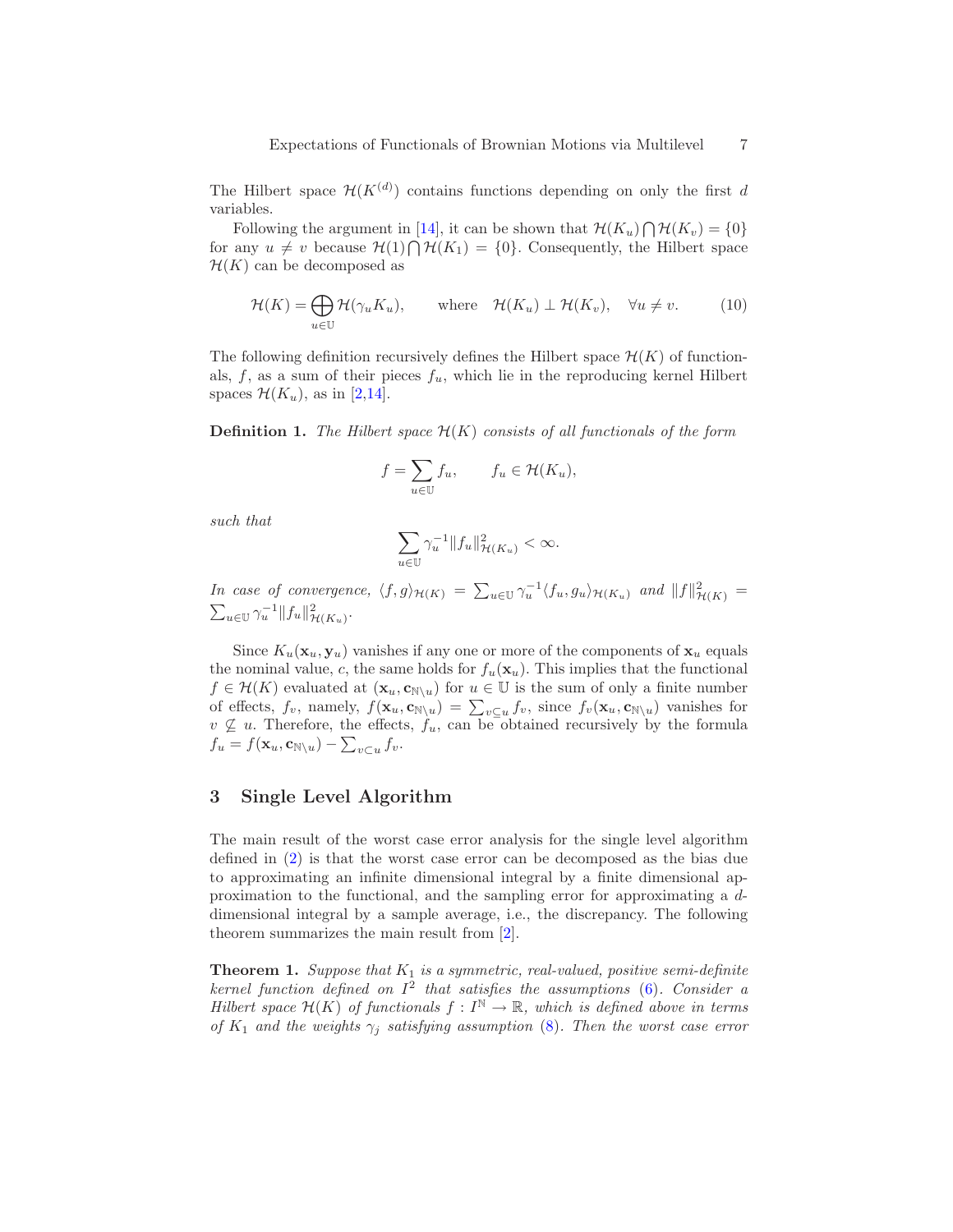*for approximating the expectation of the functional* f *by a Monte Carlo type algorithm of the form* [\(2\)](#page-1-1) *is*

$$
worst-err(\{\mathbf{x}_{i,1:d}\}_{i=1}^n; K) = \sup_{||f||_{\mathcal{H}(K)} \le 1} |\mu(f) - \hat{\mu}(f)|
$$
  
=  $\sqrt{worst-bias^2(d; K) + \mathcal{D}^2(\{\mathbf{x}_{i,1:d}\}_{i=1}^n; K^{(d)})},$ 

*where*

$$
worst-bias^{2}(d; K) = \prod_{j=1}^{d} [1 + \gamma_{j}m] \left[ \prod_{j=d+1}^{\infty} [1 + \gamma_{j}m] - 1 \right] \preceq d^{-2q},
$$
  

$$
\mathcal{D}^{2}(\{\mathbf{x}_{i,1:d}\}_{i=1}^{n}; K^{(d)}) = \prod_{j=1}^{d} [1 + \gamma_{j}m] - \frac{2}{n} \sum_{i=1}^{n} \prod_{j=1}^{d} [1 + \gamma_{j}h_{1}(x_{i,j})]
$$
  

$$
+ \frac{1}{n^{2}} \sum_{i,k=1}^{n} \prod_{j=1}^{d} [1 + \gamma_{j}K_{1}(x_{i,j}, x_{k,j})]. \quad (11)
$$

Results on strong tractability, e.g., [\[8,](#page-18-7)[9](#page-18-8)[,10,](#page-18-9)[11\]](#page-18-10) imply that the discrepancy  $\leq n^{-p}$ , and so worst-err<sup>2</sup> $(\{\mathbf{x}_{i,1:d}\}_{i=1}^n; K) \leq d^{-2q} + n^{-2p}$ , where the implied constants are independent of  $d$  and  $n$ . As mentioned in the introduction the cost of a single function evaluation is proportional to  $d^s$  for some  $s \geq 0$ , and so the computational cost of the single level algorithm is proportional to  $N = nd^s$ . Minimizing the error upper bound with respect to  $d$  and  $n$  given the computational cost N yields  $d \asymp n^{p/q}$ , and

<span id="page-7-3"></span><span id="page-7-2"></span>
$$
\min_{\substack{n,d\\nd=N}} \text{worst-err}(\mathbf{x}_{i,1:d}; K) \preceq N^{-pq/(ps+q)}.\tag{12}
$$

# <span id="page-7-0"></span>4 Multilevel Algorithms

As noted in the introduction, this single level algorithm convergence is worse than the rate of  $\leq N^{-\min(p,q/s)}$  that one might dream of. The multilevel algorithm allows the dream convergence rate to be realized by focusing more sampling effort on the lower dimensions.

Consider a sequence of increasing dimensions  $0 = d_0 < d_1 < \cdots < d_{L+1} = \infty$ . For any  $d \in \mathbb{N}$ , define the projection  $\Phi_d$  from  $\mathcal{H}(K)$  to  $\mathcal{H}(K^{(d)})$  as

$$
(\Phi_d f)(x_1,\ldots,x_d)=f(x_1,\ldots,x_d,c,c,\ldots), \quad \forall f\in \mathcal{H}(K).
$$

By convention define  $\Phi_0 f = 0$  and  $\Phi_\infty f = f$ . Because  $\Phi_d f \perp f - \Phi_d f$ ,  $\Phi_d$  is an orthogonal projection onto  $\mathcal{H}(K^{(d)})$ . Using this notation, the telescopic sum for the infinite dimensional expectation in [\(5\)](#page-2-0) can be rewritten as

<span id="page-7-1"></span>
$$
\mu(f) = \sum_{l=1}^{L+1} \mu_{d_l} \left( \Phi_{d_l} f - \Phi_{d_{l-1}} f \right), \qquad (13)
$$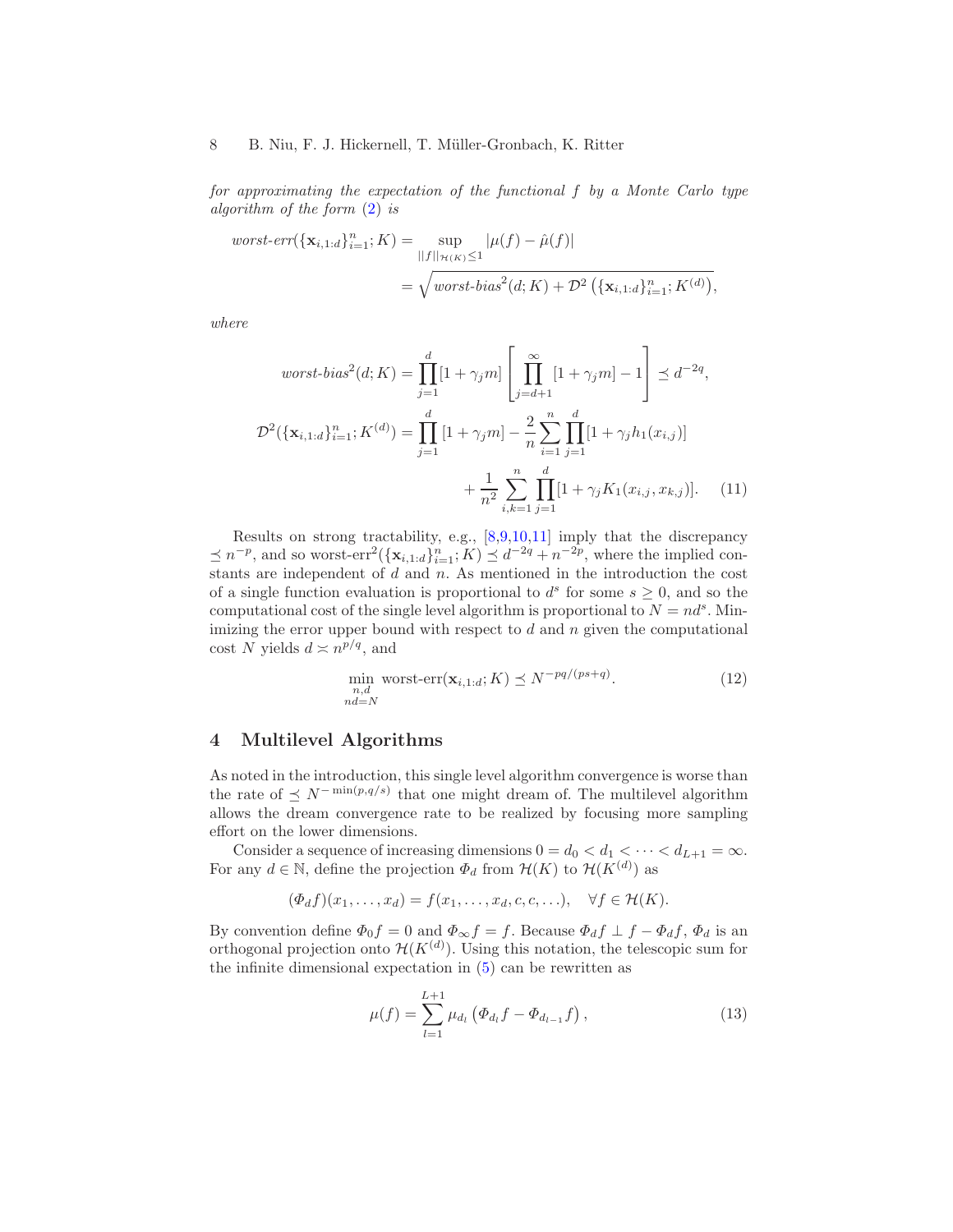where the d-dimensional expectation  $\mu_d$  is defined in [\(4\)](#page-1-2).

The multilevel algorithm for approximating  $\mu(f)$  approximates each term in [\(13\)](#page-7-1), except for the last one, by a Monte Carlo or quasi-Monte Carlo algorithm of the form of  $(2)$ . The last term in  $(13)$  is approximated by 0 since it is assumed to be small. Specifically, the multilevel algorithm takes the form

<span id="page-8-0"></span>
$$
\hat{\mu}(f) = \sum_{l=1}^{L+1} \hat{\mu}_{d_l} (\Phi_{d_l} f - \Phi_{d_{l-1}} f), \qquad (14a)
$$

$$
\hat{\mu}_{d_l}(\Phi_{d_l}f - \Phi_{d_{l-1}}f) = \frac{1}{n_l} \sum_{i=1}^{n_l} \left[ f(\mathbf{x}_{i,1:d_l}^{(l)}, \mathbf{c}) - f(\mathbf{x}_{i,1:d_{l-1}}^{(l)}, \mathbf{c}) \right],
$$
\n
$$
l = 1, \dots, L,
$$
\n(14b)

$$
\hat{\mu}_{d_{L+1}}(\Phi_{d_{L+1}}f - \Phi_{d_L}f) = 0.
$$
\n(14c)

An  $n_l$ -point design of dimension  $d_l$  is used to compute the level l approximation,  $\hat{\mu}_{d_l}$ . All dimensions are used to evaluate  $f(\mathbf{x}_{i,1}^{(l)})$  $i_{i,1:d_l}^{(l)}$ , c) and the first  $d_{l-1}$  dimensions are used to evaluate  $f(\mathbf{x}_{i,1}^{(l)})$  $_{i,1:d_{l-1}}^{(l)}$ , **c**).

Since the cost of evaluating  $f(\mathbf{x}_{i}^{(l)})$  $\epsilon_{i,1:d_l}^{(l)}, \mathbf{c}) - f(\mathbf{x}_{i,1}^{(l)})$  $i_{i,1:d_{l-1}}^{(i)}$ , c) for a single i is proportional to  $d_l^s$ , the total computational cost of  $\hat{\mu}(f)$  proportional to

<span id="page-8-2"></span>
$$
N = \sum_{l=1}^{L} n_l d_l^s.
$$
 (15)

In many cases  $s = 1$  matches the practical situation, but the analysis here allows s to be any non-negative number. As shall be seen, the advantage of the multilevel algorithm is that one can choose  $n_l$  to decrease as  $d_l$  increases to obtain greater efficiency than the single level algorithm.

## <span id="page-8-1"></span>5 Multilevel Algorithm Worst-case Error Analysis

The worst case error of the multilevel algorithm  $\hat{\mu}$  defined in the previous section is now analyzed for functionals f lying in the Hilbert space  $\mathcal{H}(K)$  defined in Definition [1.](#page-6-1) It is found in Theorem [2](#page-10-0) that this worst case error is the square root of the square bias plus the sum of differences of discrepancies with different dimensions at each level. Although Theorem [2](#page-10-0) provides a tight upper bound for the error, it is technically more difficult to get the explicit convergence rate, and a more convenient loose upper bound is provided in Corollary [1.](#page-11-0)

To facilitate the error analysis and simplify the notation, the following subsets of U are defined:

$$
\Omega_l = 2^{1:d_l} \setminus 2^{1:d_{l-1}} = \{ u \in \mathbb{U} : u \in 1 : d_l \text{ and } u \notin 1 : d_{l-1} \}, \quad l = 1, \dots, L+1.
$$

Given the convention that  $d_0 = 0$  and  $d_{L+1} = \infty$ , this corresponds to  $\Omega_1 = 2^{1:d_1}$ and  $\Omega_{L+1} = \mathbb{U}\backslash 2^{1:d_L}$ . Define the following projections for any  $f \in \mathcal{H}(K)$ :

$$
\Psi_l f = \Phi_{d_l} f - \Phi_{d_{l-1}} f = \sum_{u \in \Omega_l} f_u \in \mathcal{H}\left(\sum_{u \in \Omega_l} \gamma_u K_u\right), \qquad l = 1, 2, \dots, L+1.
$$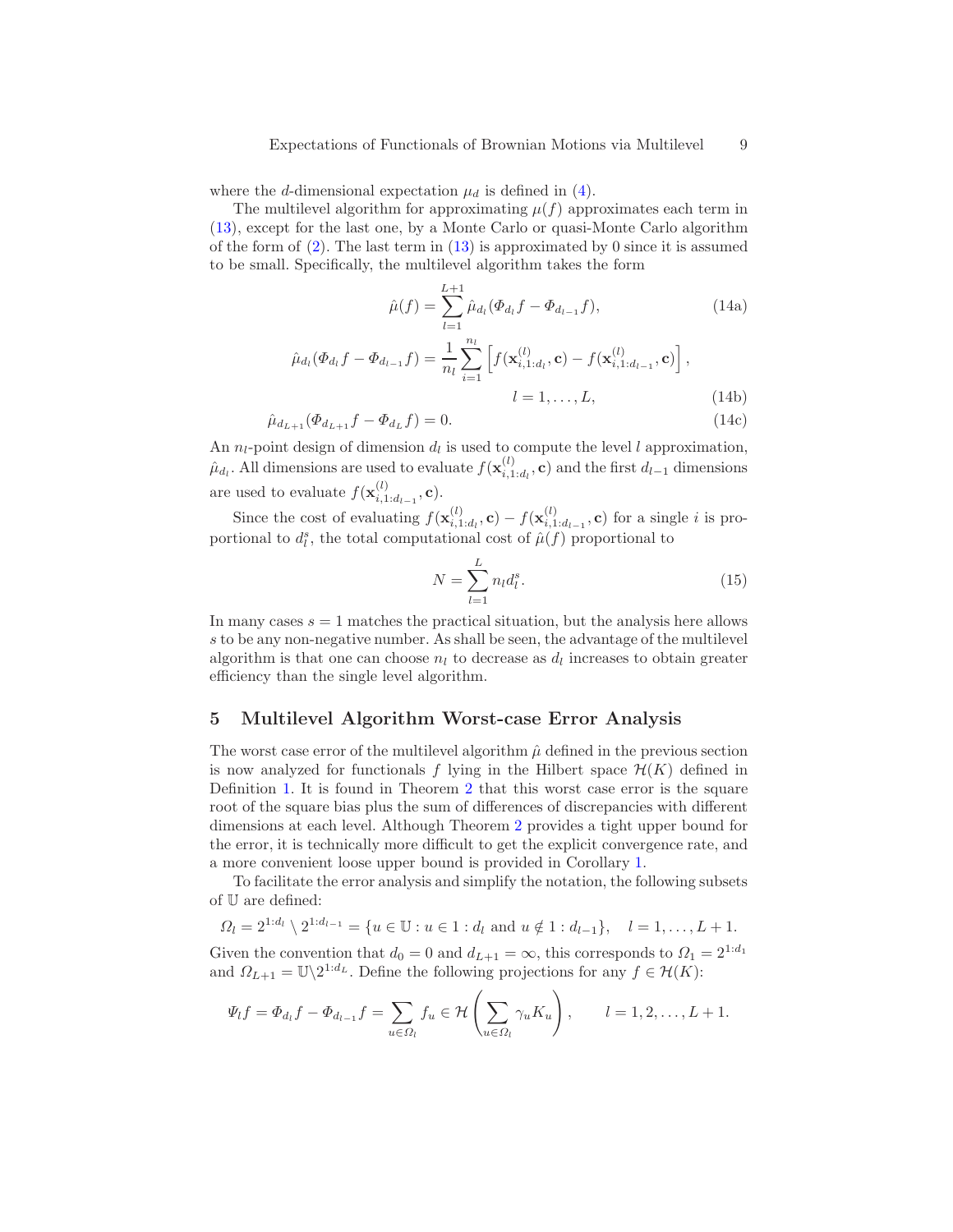Whereas  $\Phi_{d_l} f$  yields the part of f depending only on the first  $d_l$  coordinates,  $\Psi_l f$ yields the part of  $f$  depending only on the first  $d_l$  coordinates, but not on the first  $d_{l-1}$  coordinates. It follows from [\(10\)](#page-6-2), that the  $\Psi_l$  are mutually orthogonal projections and

$$
f = \sum_{l=1}^{L+1} \Psi_l f, \quad ||f||^2_{\mathcal{H}(K)} = \sum_{l=1}^{L+1} ||\Psi_l f_l||^2_{\mathcal{H}(K)}, \qquad \forall f \in \mathcal{H}(K).
$$

The main task is to get a tight upper bound for the worst case error

<span id="page-9-0"></span>
$$
\text{worst-err} = \sup_{\|f\|_{\mathcal{H}(K)} \le 1} |\mu(f) - \hat{\mu}(f)| = \sup_{\|f\|_{\mathcal{H}(K)} \le 1} \left| \sum_{l=1}^{L+1} (\mu_{d_l} - \hat{\mu}_{d_l})(\Psi_l f) \right|.
$$
 (16)

Each term in the sum above is a bounded linear functional of  $\Psi_l(f)$ . Since f lies in a Hilbert space, these bounded linear functionals may be written as the inner products of  $\Psi_l(f)$  with the corresponding representers.

As in [\[2\]](#page-18-1), the infinite dimensional expectation is defined as a countable sum of the finite dimensional expectations of pieces, i.e.,

$$
\mu(f) = \mathbb{E}[f(X_1, X_2, \ldots)] := \sum_{u \in \mathbb{U}} \mathbb{E}[f_u(\mathbf{X}_u)] = \sum_{u \in \mathbb{U}} \langle h_u, f \rangle_{\mathcal{H}(K)} = \langle h, f \rangle_{\mathcal{H}(K)},
$$

where the representers  $h$  and  $h_u$  are given by

$$
h_u(\mathbf{x}_u) := \prod_{j \in u} \gamma_j h_1(x_j) \in \mathcal{H}(K_u),
$$
  

$$
h(\mathbf{x}) := \sum_{u \in U} h_u(\mathbf{x}_u) = \prod_{j=1}^{\infty} \left[1 + \gamma_j h_1(x_j)\right].
$$

For any  $d \in \mathbb{N}$  the bounded linear functionals  $\mu_d$  and  $\hat{\mu}_d$  are expressed as inner products by

$$
\mu_d(f) = \langle \Phi_d h, f \rangle_{\mathcal{H}(K)} = \langle h(\cdot, \mathbf{c}_{d+1:\infty}), f \rangle_{\mathcal{H}(K)},
$$
  

$$
\hat{\mu}_d(f) = \left\langle \frac{1}{n} \sum_{i=1}^n K(\cdot, (\mathbf{x}_{i,1:d}, \mathbf{c})), f \right\rangle_{\mathcal{H}(K)} = \left\langle \frac{1}{n} \sum_{i=1}^n K^{(d)}(\cdot, \mathbf{x}_{i,1:d}), f \right\rangle_{\mathcal{H}(K)}.
$$

This means that  $(\mu_{d_l} - \hat{\mu}_{d_l})(\Psi_l f) = \langle \xi_l, \Psi_l f \rangle_{\mathcal{H}(K)}$ , where

$$
\xi_l = h(\cdot, \mathbf{c}_{d_l+1:\infty}) - \frac{1}{n_l} \sum_{i=1}^{n_l} K^{(d_l)}(\cdot, \mathbf{x}_{i,1:d_l}^{(l)}), \quad l = 1, \dots L,
$$
  

$$
\xi_{L+1} = h.
$$

Note that since the  $\Psi_l$  are orthogonal projections, one may also write  $(\mu_{d_l}$  −  $(\hat{\mu}_{d_l})(\Psi_l f) = \langle \Psi_l \xi_l, \Psi_l f \rangle_{\mathcal{H}(K)}.$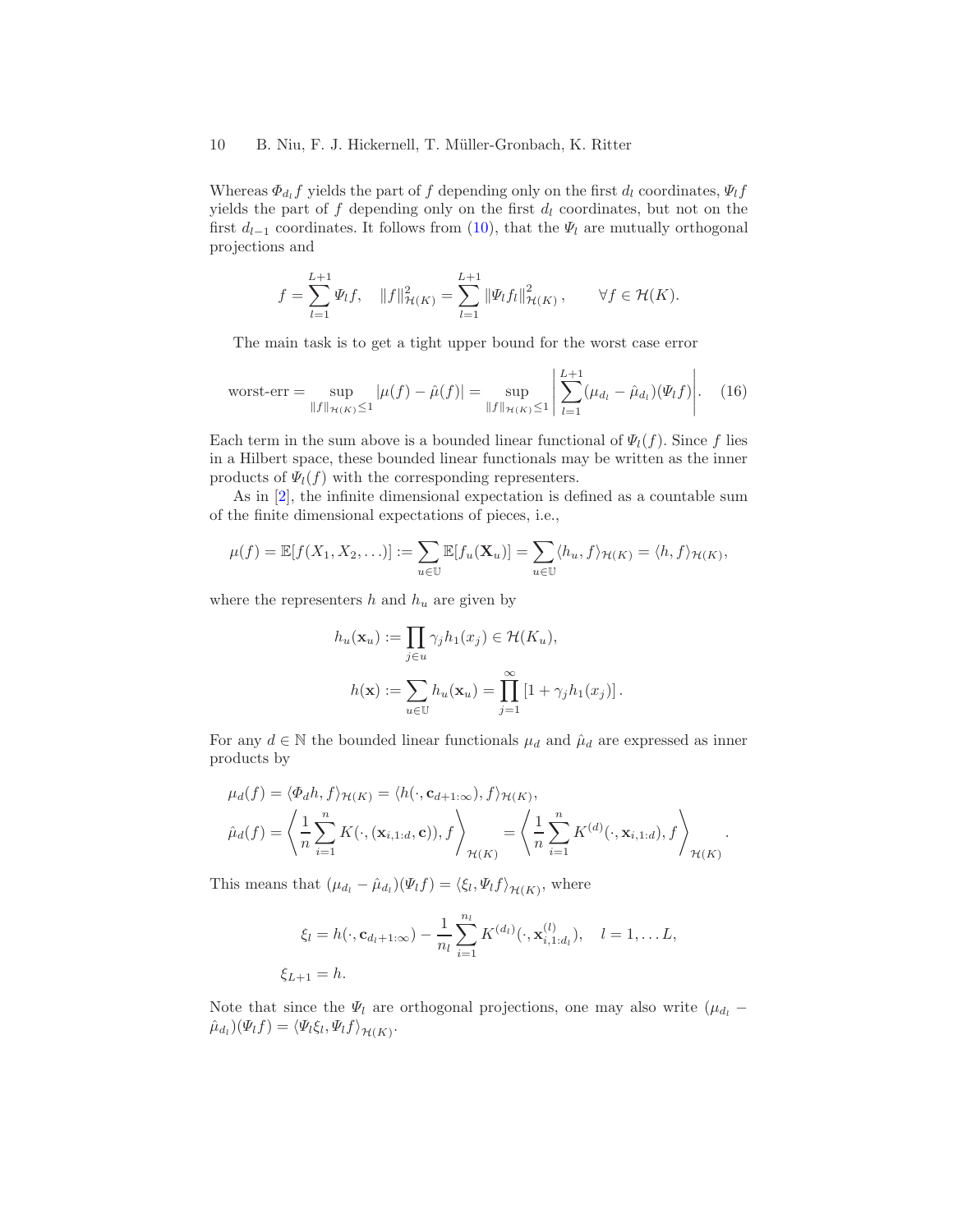Continuing from [\(16\)](#page-9-0) one can now write

$$
\text{worst-err} = \sup_{\|f\|_{\mathcal{H}(K)} \le 1} \left| \sum_{l=1}^{L+1} (\mu_{d_l} - \hat{\mu}_{d_l})(\Psi_l f) \right| = \sup_{\|f\|_{\mathcal{H}(K)} \le 1} \left| \sum_{l=1}^{L+1} \langle \Psi_l \xi_l, \Psi_l f \rangle_{\mathcal{H}(K)} \right|
$$

$$
= \sup_{\|f\|_{\mathcal{H}(K)} \le 1} |\langle \xi, f \rangle_{\mathcal{H}(K)}| = \|\xi\|_{\mathcal{H}(K)} = \sqrt{\sum_{l=1}^{L+1} \|\Psi_l \xi_l\|_{\mathcal{H}(K)}^2},
$$

<span id="page-10-0"></span>where  $\xi := \sum_{l=1}^{L+1} \Psi_l \xi_l$ . This leads to the following theorem:

Theorem 2. *Under the assumptions for the Hilbert space of functionals,* f*, in Section* [2,](#page-4-0) the multilevel algorithm  $\hat{\mu}$  defined in [\(14\)](#page-8-0) has the following worst case *error:*

$$
worst-err^{2} = \sup_{\|f\|_{\mathcal{H}(K)} \leq 1} |\mu(f) - \hat{\mu}(f)|^{2}
$$
  
= 
$$
\sum_{l=1}^{L} \left[ \mathcal{D}^{2}(P_{l}; K^{(d_{l})}) - \mathcal{D}^{2}(P_{l}; K^{(d_{l-1})}) \right]
$$
  
+ 
$$
\prod_{j=1}^{d_{L}} [1 + \gamma_{j} m] \left[ \prod_{j=d_{L}+1}^{\infty} [1 + \gamma_{j} m] - 1 \right],
$$

where  $\mathcal{D}^2(P_i; K^{(d_l)})$  is the discrepancy defined in [\(11\)](#page-7-2) dependent on the design  $P_l = {\mathbf{x}_{i,1:d_l}}_{i=1}^{n_l}$ , and the reproducing kernel for functions of  $d_l$  variables,  $K^{(\tilde{d_l})}$ .

*Proof.* Most of the proof is contained in the preceding arguments. It is shown in [\[2\]](#page-18-1) that the last term in the expression for the squared worst case error corresponds to  $\|\Psi_{L+1}\xi_{L+1}\|_{p}^2$  $\mathcal{H}(K)$ . What remains to be shown is that  $\|\Psi_l \xi_l\|_{\mathcal{H}(K)}^2 =$  $\mathcal{D}^2(P_l; K^{(d_l)}) - \mathcal{D}^2(P_l; K^{(d_{l-1})})$  for  $l = 1, ..., L$ .

Note that  $\mathcal{D}(P_l; K^{(d_l)}) = ||\xi_l||_{\mathcal{H}(K)}$ . Furthermore, the fact that  $\Phi_{d_{l-1}} =$  $\Psi_1 + \cdots + \Psi_{l-1}$  implies that  $\Psi_l$  and  $\Phi_{d_{l-1}}$  are mutually orthogonal projections. Moreover, by definition,  $\Phi_{d_l} \xi_l = \xi_l$ . Thus, for  $l = 1, ..., L$ ,

$$
\mathcal{D}^{2}(P_{i}; K^{(d_{l})}) = \|\xi_{l}\|_{\mathcal{H}(K)}^{2} = \|\Phi_{d_{l}}\xi_{l}\|_{\mathcal{H}(K)}^{2} = \left\|(\Phi_{d_{l-1}} + \Psi_{l})\xi_{l}\right\|_{\mathcal{H}(K)}^{2}
$$

$$
= \left\|\Phi_{d_{l-1}}\xi_{l}\right\|_{\mathcal{H}(K)}^{2} + \left\|\Psi_{l}\xi_{l}\right\|_{\mathcal{H}(K)}^{2} = \mathcal{D}^{2}(P_{i}; K^{(d_{l-1})}) + \left\|\Psi_{l}\xi_{l}\right\|_{\mathcal{H}(K)}^{2},
$$

which completes the proof.

Theorem [2](#page-10-0) makes it possible to write the worst case error as a combination of the difference between square discrepancies of the same design, but with different dimensional kernel functions. Note that this difference of square discrepancies is always non-negative. The goal is to minimize the worst case error given the computational cost constraint. A key point here is how to make a good balance between the errors at different levels,  $l$ , by choosing  $d_l$  and  $n_l$  appropriately. To facilitate this a looser bound is derived.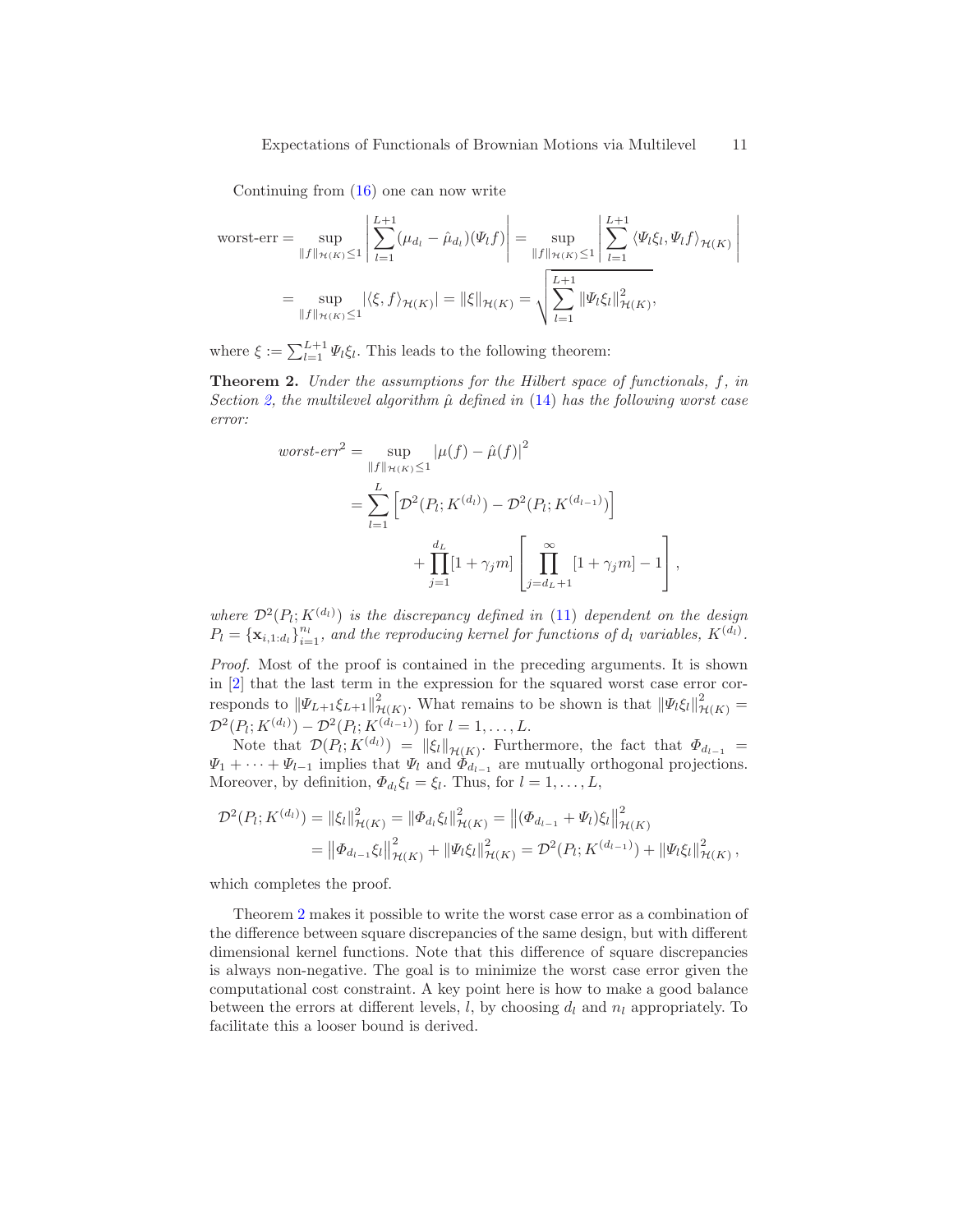Consider another non-increasing, non-negative sequence of coordinate weights,  $\gamma' = (\gamma_1', \gamma_2', \ldots)$  satisfying  $\gamma_j \leq \gamma_j'$ , and use these new coordinate weights to define a kernel function  $K'$ , where

$$
K^{'}(\mathbf{x}, \mathbf{y}) = \prod_{j=1}^{\infty} [1 + \gamma_{j}^{'} K_{1}(x_{j}, y_{j})].
$$

The kernel function  $K$  and  $K'$  differ only in terms of the different coordinate weights used to define them. The projections  $\Phi_d$ ,  $d \in \mathbb{N}$ , and  $\Psi_l$ ,  $l = 1, \ldots, L$  act on  $\mathcal{H}(K')$  in the same way that they act on  $\mathcal{H}(K)$ . It follows that

$$
\mathcal{H}(K) \subseteq \mathcal{H}(K'), \quad \text{with} \quad \|f\|_{\mathcal{H}(K')} \le \|f\|_{\mathcal{H}(K)}, \quad f \in \mathcal{H}(K). \tag{17}
$$

**Lemma 1.** For any  $g = \sum_{u \in U} g_u \in \mathcal{H}(K)$  where  $g_u \in \mathcal{H}(K_u)$ , let  $g' = \sum_{u \in U} g'_u$ , where  $g'_u = (\gamma'_u/\gamma_u)g_u$ . It follows that  $\langle g, f \rangle_{\mathcal{H}(K)} = \langle g', f \rangle_{\mathcal{H}(K')}$  for all  $f \in \tilde{\mathcal{H}}(K)$ . *Moreover,*  $\|\Psi_l g\|_{\mathcal{H}(K)} \leq \sqrt{k_l} \|\Psi_l g'\|_{\mathcal{H}(K')}$  and  $\mathcal{D}^2(P_l; K^{(d_l)}) - \mathcal{D}^2(P_l; K^{(d_{l-1})}) \leq$  $k_l \mathcal{D}^2(P_l; K'^{(d_l)})$  *for*  $l = 1, ..., L$ *, where*  $k_l = \gamma_{d_{l-1}+1}/\gamma'_{d_{l-1}+1}$ *.* 

*Proof.* From the definition of the inner product in Definition [1](#page-6-1) it follows that

$$
\langle g, f \rangle_{\mathcal{H}(K)} = \sum_{u \in \mathbb{U}} \frac{1}{\gamma_u} \langle g_u, f_u \rangle_{\mathcal{H}(K_u)} = \sum_{u \in \mathbb{U}} \frac{1}{\gamma_u'} \left\langle \frac{\gamma_u'}{\gamma_u} g_u, f_u \right\rangle_{\mathcal{H}(K_u)}
$$

$$
= \sum_{u \in \mathbb{U}} \frac{1}{\gamma_u'} \langle g_u', f_u \rangle_{\mathcal{H}(K_u)} = \langle g', f \rangle_{\mathcal{H}(K')} ,
$$

which proves the first part of the lemma. Moreover,

$$
\|\Psi_{l}g\|_{\mathcal{H}(K)}^{2} = \sum_{u \in \Omega_{l}} \frac{1}{\gamma_{u}} \left\langle g_{u}, g_{u} \right\rangle_{\mathcal{H}(K_{u})} = \sum_{u \in \Omega_{l}} \frac{\gamma_{u}}{\gamma_{u}'} \frac{1}{\gamma_{u}'} \left\langle \frac{\gamma_{u}'}{\gamma_{u}} g_{u}, \frac{\gamma_{u}'}{\gamma_{u}} g_{u} \right\rangle_{\mathcal{H}(K_{u})}
$$
  

$$
= \sum_{u \in \Omega_{l}} \frac{\gamma_{u}}{\gamma_{u}'} \frac{1}{\gamma_{u}'} \left\langle g_{u}', g_{u}' \right\rangle_{\mathcal{H}(K_{u})} \leq \sup_{u \in \mathbb{U}} \left(\frac{\gamma_{u}}{\gamma_{u}'}\right) \|\Psi_{l}g'\|_{\mathcal{H}(K')}^{2} = k_{l} \|\Psi_{l}g'\|_{\mathcal{H}(K')}^{2},
$$

which completes the second part of the proof. Finally, combining this fact from what is known from the proof of Theorem [2](#page-10-0) it follows that

$$
\mathcal{D}^{2}(P_{l}; K^{(d_{l})}) - \mathcal{D}^{2}(P_{l}; K^{(d_{l-1})}) = \|\Psi_{l}\xi_{l}\|_{\mathcal{H}(K)}^{2} \leq k_{l} \|\Psi_{l}\xi_{l}'\|_{\mathcal{H}(K')}^{2}
$$

$$
= k_{l} \left[ \mathcal{D}^{2}(P_{l}; K^{\prime}}^{(d_{l})}) - \mathcal{D}^{2}(P_{l}; K^{\prime}}^{(d_{l-1})}) \right] \leq k_{l} \mathcal{D}^{2}(P_{l}; K^{\prime}}^{(d_{l})}).
$$

for  $l = 1, \ldots, L$ .

<span id="page-11-0"></span>This lemma allows the worst case error of the multilevel algorithm to be bounded in terms of discrepancies, not differences of discrepancies in the corollary below. The advantage is a simpler form that makes it possible to determine the optimal choice of the samples sizes and dimensions for each level. The disadvantage is that the error bound is no longer tight.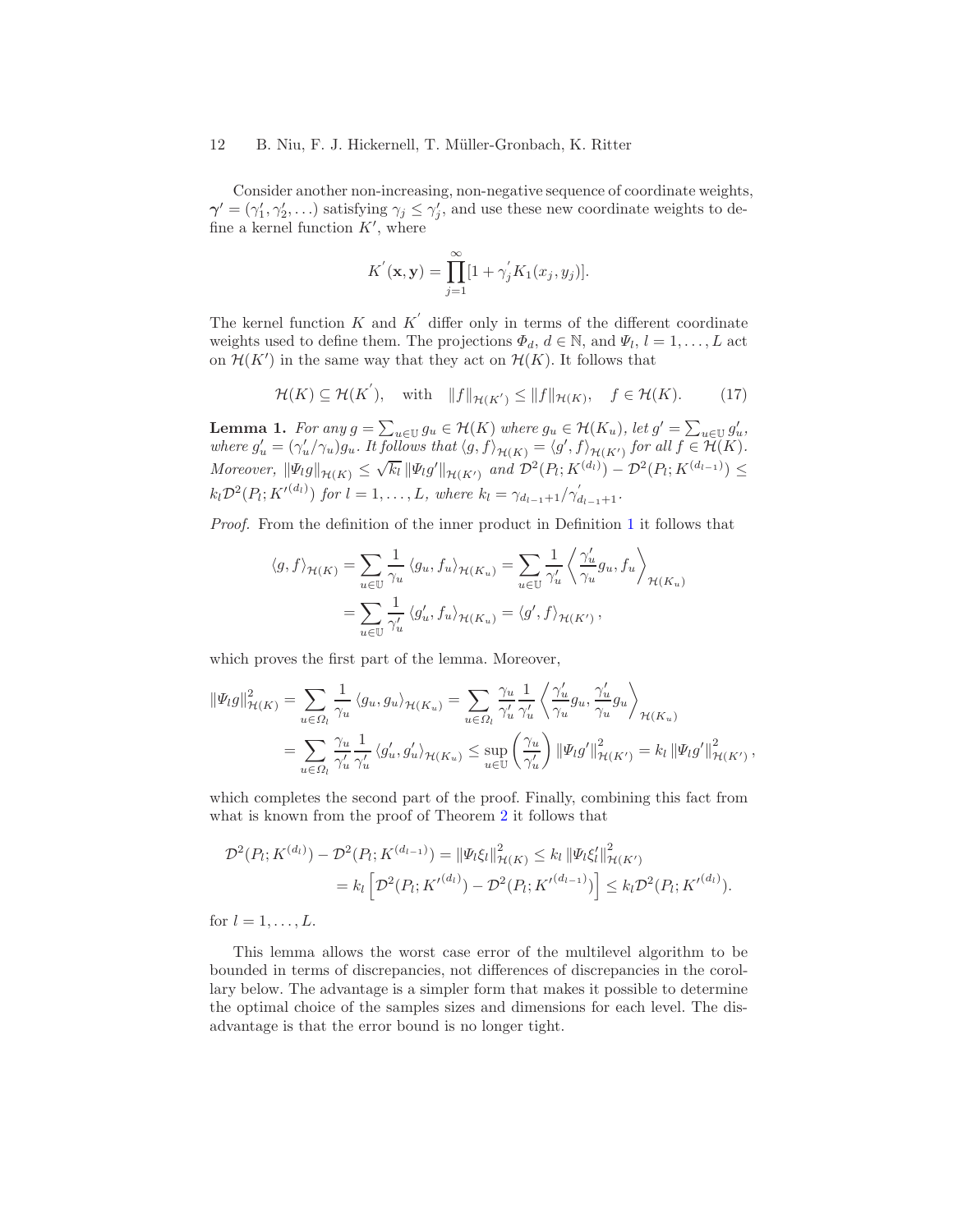Corollary 1. *Under the assumptions of Theorem [2](#page-10-0) and for the kernel* K′ *defined in terms of the coordinate weights*  $\gamma'$ , *it follows that the worst case error of the multilevel algorithm*  $\hat{\mu}$  *is bounded loosely above by* 

<span id="page-12-3"></span>
$$
worst-err^{2} \leq \sum_{l=1}^{L} k_{l} \mathcal{D}^{2}(P_{l}; K^{\prime (d_{l})}) + \prod_{j=1}^{d_{L}} [1 + \gamma_{j} m] \left[ \prod_{j=d_{L}+1}^{\infty} [1 + \gamma_{j} m] - 1 \right], \tag{18}
$$

*where*  $k_l = \gamma_{d_{l-1}+1}/\gamma'_{d_{l-1}+1}$ .

The discrepancy,  $\mathcal{D}(P_i; K^{\prime(d_i)})$ , is that defined in [\(11\)](#page-7-2), but for the Hilbert space  $\mathcal{H}(K'^{(d_l)})$  defined in terms of the weights  $\gamma'_j$ . The advantage of introducing the new set of weights is that Corollary [1](#page-11-0) has an upper bound with a  $k_l$  that can be made to become small as l increases. The next section explores the choice of  $\gamma'_j$ ,  $n_l$ , and  $d_l$  to make the error bound as small as possible given a budget of mathematical operations.

# <span id="page-12-0"></span>6 Optimal choice of  $n_l$  and  $d_l$

Studies of strong tractability in [\[10](#page-18-9)[,11](#page-18-10)[,15\]](#page-18-14), and related articles show that it is possible to obtain

<span id="page-12-1"></span>
$$
\mathcal{D}\left(P;K'^{(d)}\right) \preceq n^{-p},\tag{19}
$$

for some positive  $p$ , where the right hand side is independent of  $d$ . The order  $p$  is dependent on the following: i) the quality of the design,  $P$ , ii) the smoothness of the kernel  $K'$ , which determines the smoothness of the associated Hilbert space of functionals, and iii) the rate of decay of the weights,  $\gamma'_j$ , defining K'.

The non-increasing, non-negative sequence of weights  $\gamma' = (\gamma'_1, \gamma'_2, \ldots)$  is assumed to satisfy

<span id="page-12-2"></span>
$$
\gamma_j' \asymp j^{2(q-q')}\gamma_j,\tag{20}
$$

from some positive  $q'$  no greater than q. This means that the  $\gamma'_j$  decays to zero more slowly than the  $\gamma_j$ , so  $\mathcal{H}(K'^{(d)})$  is a larger space of functions than  $\mathcal{H}(K^{(d)})$ . This condition on the  $\gamma'_j$  together with [\(7\)](#page-5-3) imply that

$$
\gamma'_j \asymp j^{2(q-q')}\gamma_j \asymp j^{2(q-q')}j^{-1-2q} \preceq j^{-1-2q'}.
$$

Table [1,](#page-13-0) reproduced from  $[2]$ , provides some values for  $p$ , the order of convergence of discrepancy in  $(19)$  depending on  $q'$  for rank-1 lattices and digital nets. Note that  $\mathcal{H}(K)$  contains functions with mixed partial first derivative that are squared integrable.

Condition [\(20\)](#page-12-2) implies that

$$
k_1 = 1, \qquad k_l = \frac{\gamma_{d_{l-1}+1}}{\gamma'_{d_{l-1}+1}} \preceq d_{l-1}^{-2(q-q')}, \quad l = 2, 3, .... \tag{21}
$$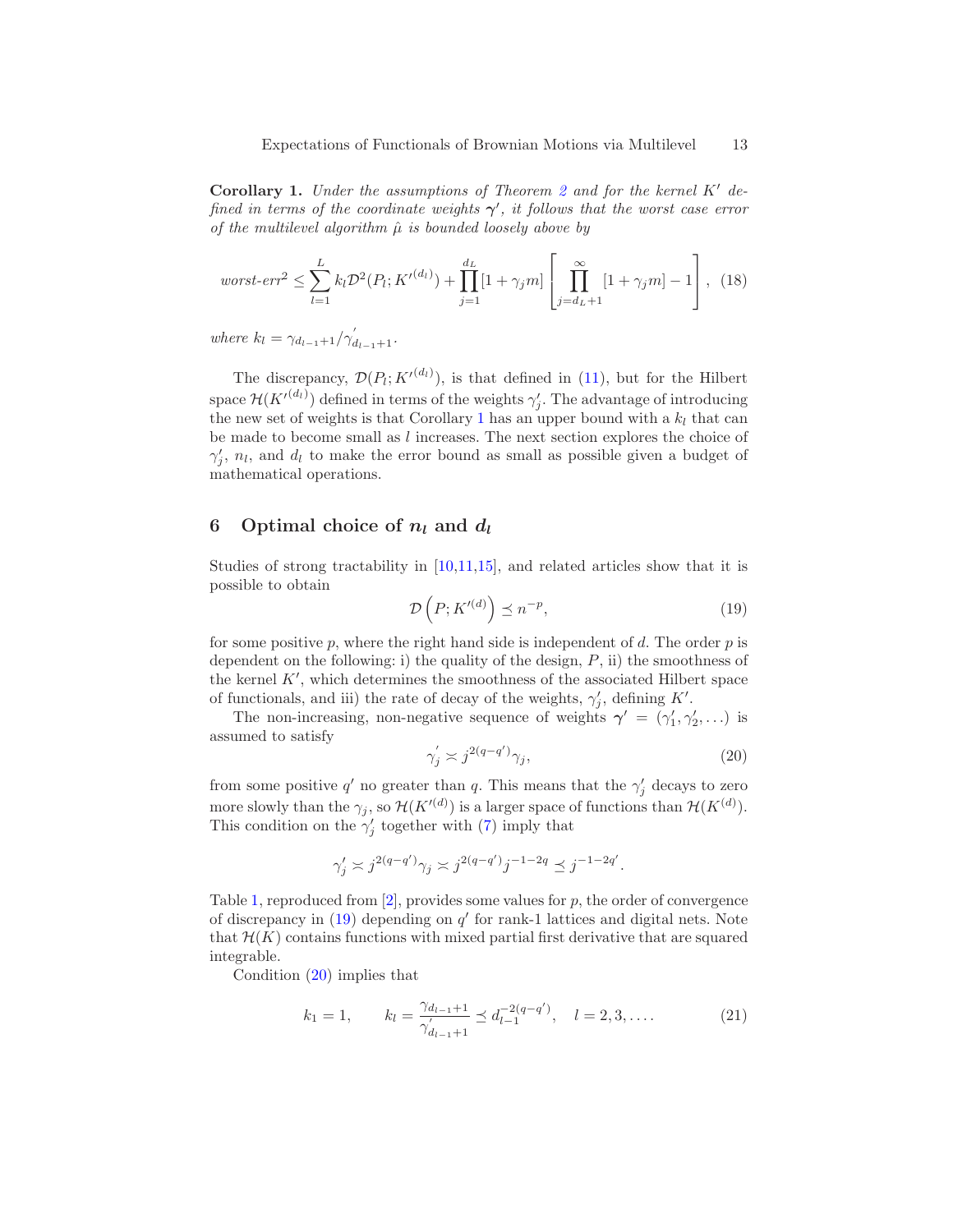<span id="page-13-0"></span>Design Simple random sequence  $1/2$  $Rank-1$  lattices  $[8]$  $1, q' + \frac{1}{2}$ − ε Niederreiter  $(T, s)$ -net  $(q' > 1/2)$  [\[11\]](#page-18-10) min  $\left($ 1, q ′  $\frac{1}{2}$  + 1 4  $\setminus$ − ε

**Table 1.** The choice of  $p$  and  $q$  based on different designs

This condition and [\(19\)](#page-12-1), imply that  $k_l \mathcal{D}^2(P_l; K'^{(d_l)}) \preceq d_{l-1}^{-2(q-q')}$  $\frac{-2(q-q')}{n_l^{-2p}}$  for  $l =$ 2, 3, ... As in Theorem [1,](#page-6-3) the last term in [\(18\)](#page-12-3) is  $\leq d^{-2q}_L$ . Thus, the task is to optimally choose  $n_l$  and  $d_l$  such that the worst case error bound

worst-err<sup>2</sup> 
$$
\preceq
$$
 w-up<sup>2</sup> :=  $n_1^{-2p} + n_2^{-2p} d_1^{-2(q-q')} + \cdots + n_L^{-2p} d_{L-1}^{-2(q-q')} + d_L^{-2q}$  (22)

is minimized under the computational cost constraint [\(15\)](#page-8-2). The following theorem describes the best that can be hoped for for this constrained optimization problem. Theorem [4](#page-14-0) demonstrates that this can be achieved.

<span id="page-13-1"></span>**Theorem 3.** Suppose  $n_1 \geq \cdots \geq n_L$  and  $d_1 < \cdots < d_L$ , and let the computa*tional cost of the multilevel algorithm,* N*, be defined as in* [\(15\)](#page-8-2)*. For any values of*  $p, q, q' > 0$  *with*  $q \ge q'$  *it follows that w-up, has the lower bound* 

$$
w \tildot w \succeq N^{-p \min\left(1, \frac{q}{ps+q'}\right)}.
$$
\n
$$
(23)
$$

*Proof.* Since  $N \succeq n_1 d_1^s \succeq n_1$  and  $N \succeq n_L d_L^s \succeq n_L d_{L-1}^s$ , so w-up<sup>2</sup> is bounded below by its first term and last two terms:

$$
w-up2 \ge n_1^{-2p} + n_L^{-2p} d_{L-1}^{-2(q-q')} + d_L^{-2q}
$$
  
\n
$$
\ge N^{-2p} + n_L^{-2p} \left(\frac{N}{n_L}\right)^{-2(q-q')/s} + \left(\frac{N}{n_L}\right)^{-2q/s}
$$
  
\n
$$
\ge N^{-2p} + N^{-\frac{2pq}{ps+q'}} \left[ \left(\frac{n_L}{N^{\frac{q'}{ps+q'}}}\right)^{-2(ps+q'-q)/s} + \left(\frac{n_L}{N^{\frac{q'}{ps+q'}}}\right)^{2q/s} \right].
$$

If  $ps + q' \leq q$ , then both powers of  $n_L N^{-\frac{q'}{ps+q'}}$  are positive and are minimized by taking  $n_L \approx 1$ , which implies that

$$
\text{w-up}^2 \succeq N^{-2p} + N^{-2(q-q')/s} + N^{-2q/s} \asymp N^{-2p}.
$$

If  $ps + q' > q$ , then the two powers of  $n_L N^{-\frac{q'}{ps + q'}}$  have opposite signs, and their sum is minimized by taking  $n_L N^{-\frac{q'}{ps+q'}} \approx 1$ . This means that

$$
\text{w-up}^2 \succeq N^{-2p} + N^{-\frac{2pq}{ps+q'}} \asymp N^{-\frac{2pq}{ps+q'}}.
$$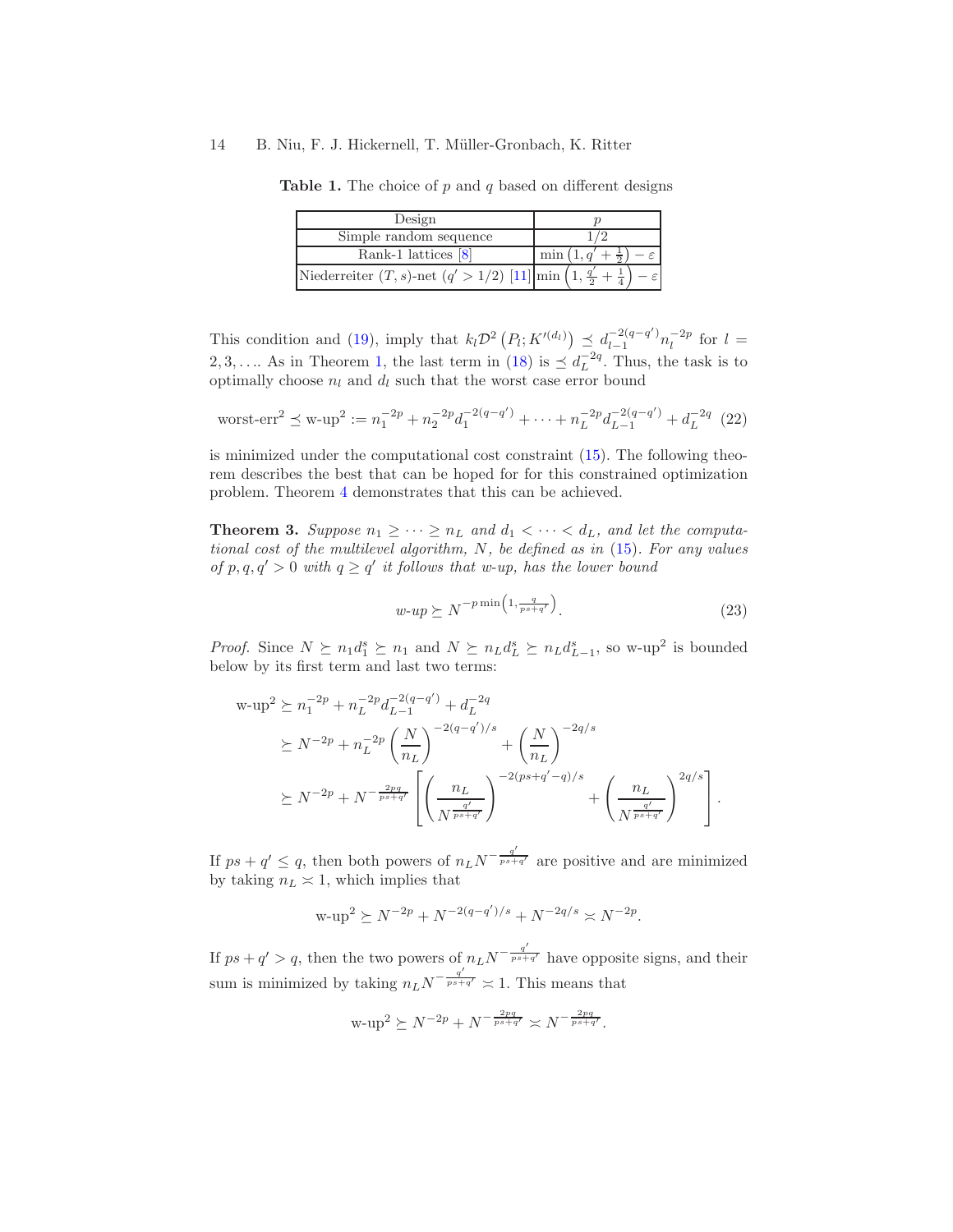Theorem [3](#page-13-1) suggests that the convergence rate for the multilevel method might be as fast as  $N^{-p \min\left(1, \frac{q}{ps+q'}\right)}$ . The next step is to choose the  $n_l$  and  $d_l$ optimally to achieve this rate of convergence. This is done by choosing  $n_l$  to decrease exponentially and  $d_l$  to increase exponentially, as follows:

$$
n_l \approx 2^{L-bl}, \quad d_l \approx 2^{cl}, \quad l = 1, \dots, L,\tag{24}
$$

where b and c are positive constants to be determined, and  $b \leq 1$  to ensure that  $n_L \geq 1$ . Correspondingly the computational cost of the algorithm, as defined in  $(15)$ , is

<span id="page-14-1"></span>
$$
N \asymp \sum_{l=1}^{L} 2^{L-bl} 2^{cls} = 2^{L} \sum_{l=1}^{L} 2^{(cs-b)l} \asymp \begin{cases} 2^{L}, & \text{if } b > cs, \\ 2^{L(1+cs-b)}, & \text{if } b < cs. \end{cases} \tag{25}
$$

Moreover, the upper bound on the square worst case error becomes

$$
\text{worst-err}^2 \preceq \sum_{l=1}^{L} 2^{-2c(l-1)(q-q')} 2^{-2p(L-bl)} + 2^{-2cLq}
$$
\n
$$
\asymp 2^{-2p} \left[ \sum_{l=1}^{L} 2^{2(bp - c(q - q'))(l-1)} + 2^{2L(p - cq)} \right]. \tag{26}
$$

<span id="page-14-0"></span>The following theorem describes the optimal choice of b and c such that the above convergence order can be achieved.

**Theorem 4.** *Consider any*  $s \geq 0$  *and*  $p, q, q' > 0$  *with*  $q \geq q'$  *and*  $ps + q' \neq q$ *. Let the computational cost of the multilevel algorithm is defined as*  $N = \sum_{l=1}^{L} n_l d_l^s$ . *Then the worst case error of this algorithm is bounded above by*

<span id="page-14-2"></span>*worst-err* 
$$
\leq N^{-p \min(1, \frac{q}{ps+q'})}
$$
.

*This convergence rate is achieved by choosing b and c to satisfy*  $0 < b \le 1$ ,  $c > 0$ , *and*

*i.*  $p^2 s / q \leq cps < bp < c(q - q')$  *in the case*  $ps + q' < q$ *, and ii.*  $1 + cq'/p = b < 1 - q'/q$  *in the case*  $ps + q' > q$ .

*Proof.* The proof is proceeds by considering two cases, as in the proof of the previous theorem. First, consider the case of  $ps + q' < q$  and the choices of b and c described above. Since  $b > cs$ , it follows from [\(25\)](#page-14-1) that  $N \geq 2^L$ . Since  $bp - c(q - q') < 0$  and  $p - cq \le 0$ , it follows from [\(26\)](#page-14-2) that worst-err<sup>2</sup>  $\preceq 2^{-2pL} \asymp$  $N^{-2p}$ .

Next, consider the case of  $ps + q' > q$ . The proof of Theorem [3](#page-13-1) suggests choosing the last two terms on the right hand side of  $(26)$  to be of the same order, which implies that  $b = 1 + cq'/p$  and  $c = (1-b)p/q'$ . Thus,  $pb - c(q-q') =$  $pq(b-1+q'/q)/q' < 0$  under the inequality constraint on b, and the last term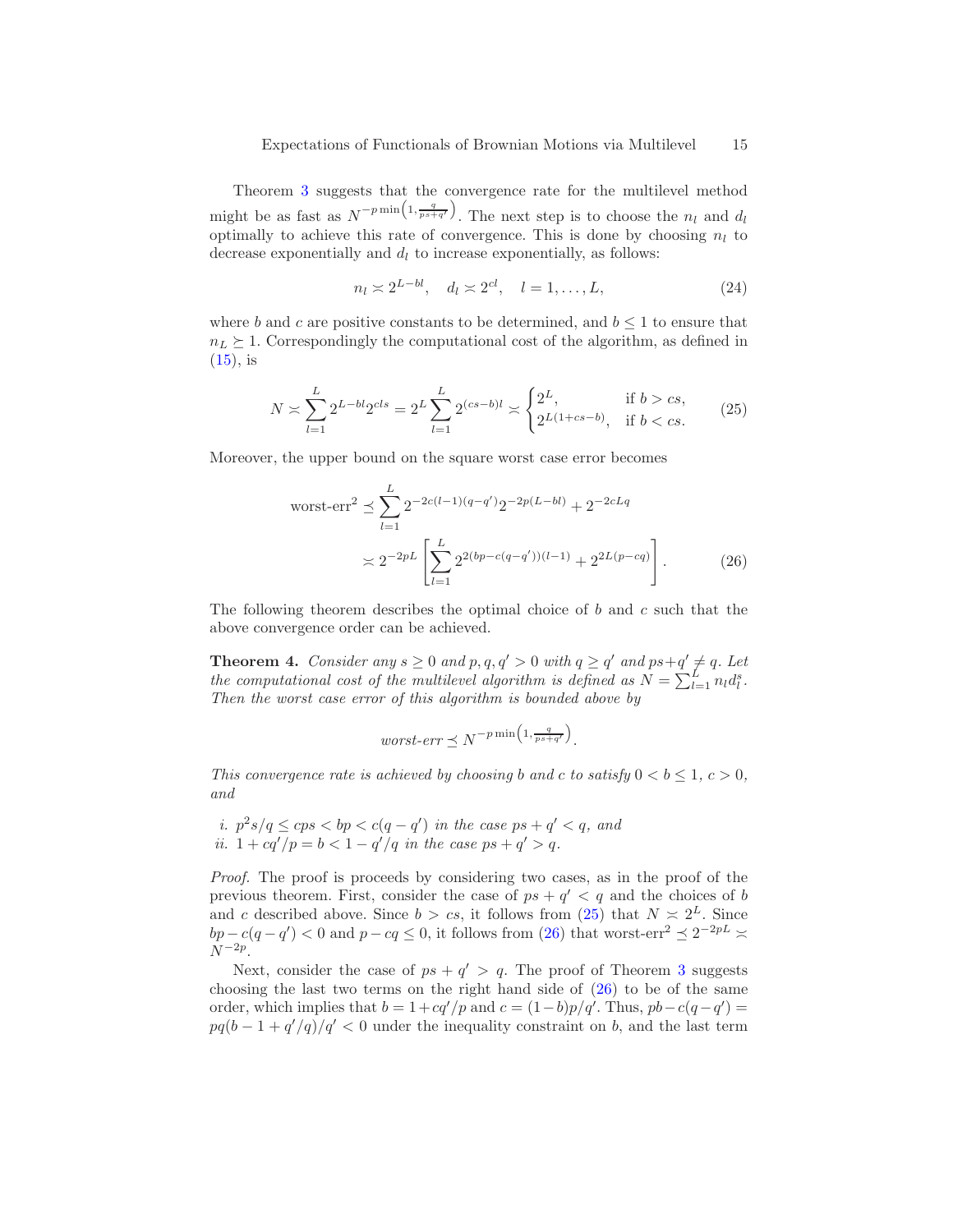in the sum in  $(26)$  is the dominant one. Moreover, the inequality constraint on b also implies that

$$
cs - b = \frac{ps - b(ps + q')}{q'} > \frac{ps - (q - q')(ps + q')/q}{q'} = \frac{ps + q' - q}{q} > 0,
$$

so  $N \approx 2^{L(1+cs-b)}$  by [\(25\)](#page-14-1). Thus, from [\(26\)](#page-14-2) it follows that

$$
\text{worst-err} \preceq 2^{-Lcq} \asymp N^{-cq/(1+cs-b)} = N^{-pq/(ps+q')}
$$

Theorems [3](#page-13-1) and [4](#page-14-0) still leave open the question of the optimal choice of  $q'$ . Thus, one has worst-err  $\leq N^{-\tau}$ , where

<span id="page-15-2"></span>
$$
\tau = \max_{q'} \ p \min\left(1, \frac{q}{ps + q'}\right) \le \min\left(p, q/s\right). \tag{27}
$$

<span id="page-15-0"></span>.

Since  $p$  typically depends on  $q'$ , this is a nontrivial, but often solvable problem. In some cases, the upper bound above is attainable.

Consider the low discrepancy designs given in Table [1.](#page-13-0) For rank-1 lattice points, since  $p = \min(1, q' + \frac{1}{2})$ , ignoring the arbitrarily small positive number  $\varepsilon$ , the order of convergence for the best q' is

$$
\tau = \min\left(\frac{q}{s}, \frac{q+1/2}{s+1}, 1\right)
$$
  
= 
$$
\begin{cases} \frac{q}{s}, & 0 < q < \frac{s}{2}, \text{ by choosing } q' = 0, \\ \frac{q+1/2}{s+1}, & \frac{s}{2} \le q < s + \frac{1}{2}, \text{ by choosing } q' = \frac{q-s/2}{s+1}, \\ 1, & s + \frac{1}{2} \le q, \text{ by choosing } q' = \frac{1}{2}. \end{cases}
$$
(28)

Correspondingly, the best convergence exponent that can be obtained for a Niederreiter  $(T, d)$ -net is

<span id="page-15-1"></span>
$$
\tau = \min\left(\frac{q}{s+1}, \frac{q+1/2}{s+2}, 1\right)
$$
  
= 
$$
\begin{cases} \frac{q}{s+1}, & \frac{1}{2} \le q < \frac{s+1}{2}, \text{ by choosing } q' = \frac{1}{2}, \\ \frac{q+1/2}{s+2}, & \frac{s+1}{2} \le q < s + \frac{3}{2}, \text{ by choosing } q' = \frac{2q-s/2}{s+2}, \\ 1, & s + \frac{3}{2} \le q, \text{ by choosing } q' = \frac{3}{2}. \end{cases}
$$
 (29)

Figure [1](#page-16-0) compares the order of convergence in the case  $s = 1$  for the multilevel algorithm, the single level algorithm described in Section [3,](#page-6-0) and results from [\[4\]](#page-18-3). One plot is for rank-1 lattice designs and the other for Niederreiter net designs. The convergence order for the multilevel algorithm is given by [\(28\)](#page-15-0) and [\(29\)](#page-15-1). The convergence order for the single level algorithm is based on [\(12\)](#page-7-3) and Table [1](#page-13-0) with  $q'$  replaced by q. The upper bound on the order of convergence is  $min(1, q)$ , which comes from  $(27)$ . It is independent of the design but dependent on the smoothness of the space  $\mathcal{H}(K)$ . Unfortunately, the upper bound is only attained for a certain range of q. In the plot of rank-1 lattice rules, the convergence order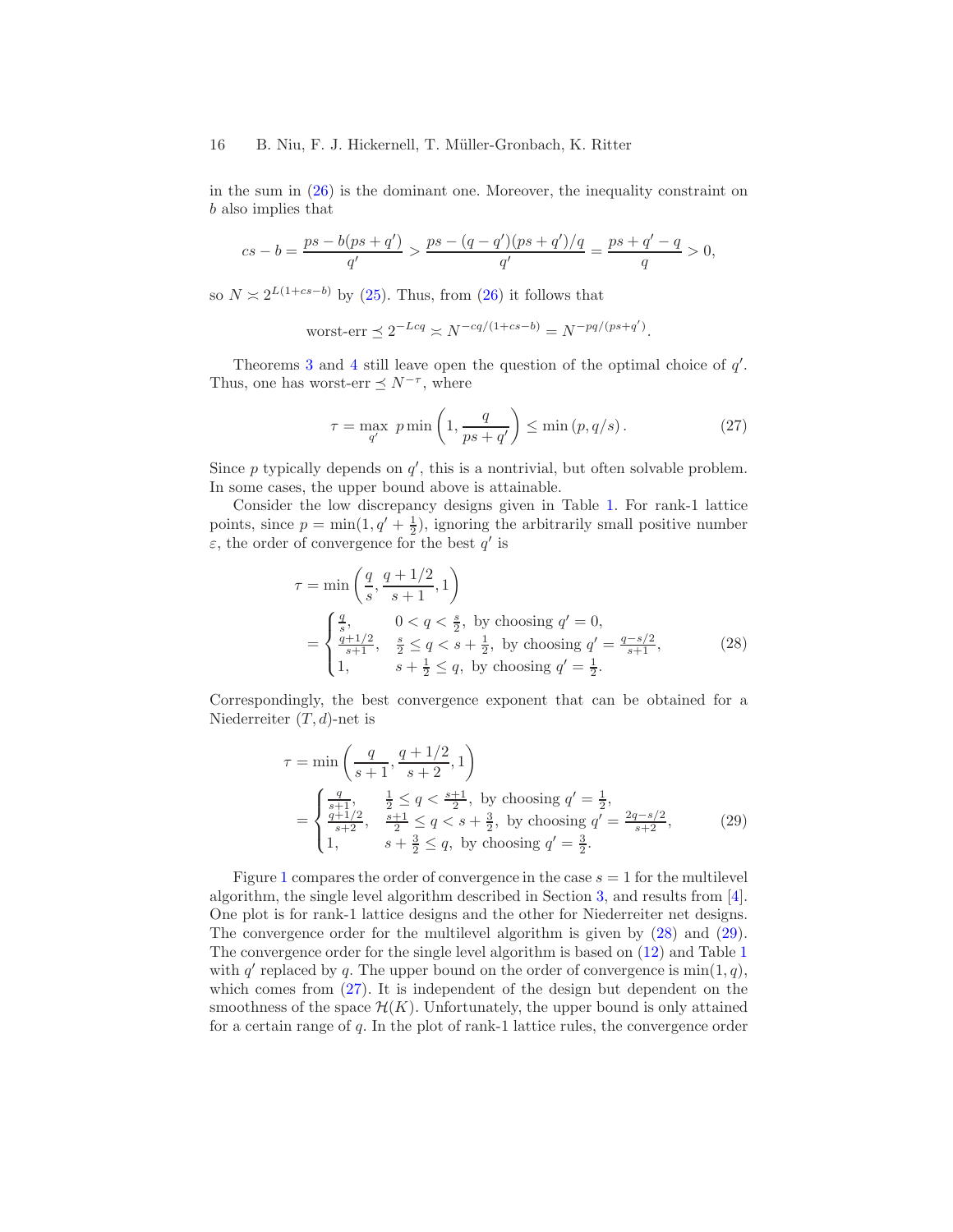

<span id="page-16-0"></span>Fig. 1. The order of convergence for a multilevel algorithm based on rank-1 lattice rules (top) and a Niederreiter  $(T, d)$ -net (bottom) compared to the single level algorithm, the upper bound in [\(27\)](#page-15-2) and the lower bound of [\[4\]](#page-18-3).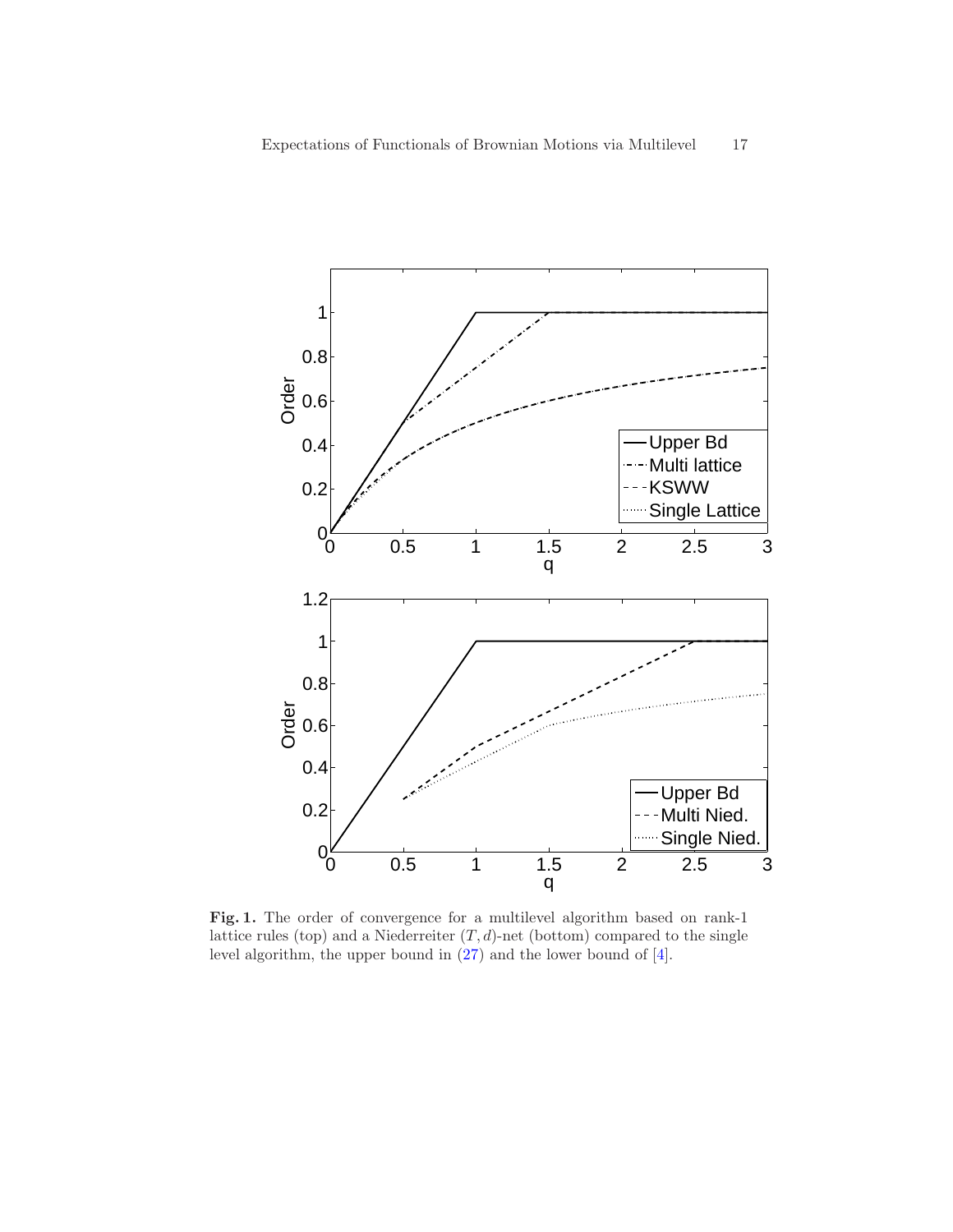for the single level quite similar to the results from  $\vert 4 \vert$ , except that  $\vert 4 \vert$  is slightly superior value for  $q \leq \frac{1}{2}$ . The multilevel algorithm based on lattice rules gives the best orders of convergence among all algorithms compared.

The lattice and net designs referred to in Table [1](#page-13-0) have the advantage of being extensible in both dimension and sample size. This allows one to use parts of one large design for each level of the multilevel algorithm. Specifically, one can remove the superscript  $(l)$  labeling the design points in  $(14)$  and re-arrange the terms to arrive at an equivalent formula that uses fewer computational operations. Recall that  $d_0 = 0$  and  $f(\mathbf{x}_{i,1:d_0}, \mathbf{c}) = 0$ , and furthermore assume that  $n_1 > n_2 > \cdots >$  $n_L > n_{L+1} = 0$ . Then one obtains the following equivalent expression for the multilevel algorithm:

$$
\hat{\mu}(f) = \sum_{l=1}^{L} \frac{1}{n_l} \sum_{i=1}^{n_l} \left[ f(\mathbf{x}_{i,1:d_l}, \mathbf{c}) - f(\mathbf{x}_{i,1:d_{l-1}}, \mathbf{c}) \right]
$$
\n
$$
= \sum_{l=1}^{L} \sum_{k=l}^{L} \sum_{i=n_{k+1}+1}^{n_k} \frac{1}{n_l} \left[ f(\mathbf{x}_{i,1:d_l}, \mathbf{c}) - f(\mathbf{x}_{i,1:d_{l-1}}, \mathbf{c}) \right]
$$
\n
$$
= \sum_{k=1}^{L} \sum_{i=n_{k+1}+1}^{n_k} \sum_{l=1}^{k} \frac{1}{n_l} \left[ f(\mathbf{x}_{i,1:d_l}, \mathbf{c}) - f(\mathbf{x}_{i,1:d_{l-1}}, \mathbf{c}) \right]
$$
\n
$$
= \sum_{k=1}^{L} \sum_{i=n_{k+1}+1}^{n_k} \left\{ \frac{1}{n_k} f(\mathbf{x}_{i,1:d_k}, \mathbf{c}) + \sum_{l=1}^{k-1} \left[ \frac{1}{n_l} - \frac{1}{n_{l+1}} \right] f(\mathbf{x}_{i,1:d_l}, \mathbf{c}) \right\}
$$
\n
$$
= \sum_{k=1}^{L} \left\{ \frac{1}{n_k} \sum_{i=n_{k+1}+1}^{n_k} f(\mathbf{x}_{i,1:d_k}, \mathbf{c}) + \sum_{l=1}^{k-1} \left[ \frac{1}{n_l} - \frac{1}{n_{l+1}} \right] \sum_{i=n_{k+1}+1}^{n_k} f(\mathbf{x}_{i,1:d_l}, \mathbf{c}) \right\}.
$$

Here, each point of the design,  $x_i$  has theoretically unbounded dimension. One uses the first  $d_1, \ldots, d_l$  dimensions of this design point where l is defined by the relation  $n_{l+1} < i \leq n_l$ . The savings here does not affect order of operations required for the multilevel algorithm but does affect the leading constant.

# 7 Conclusion

This paper investigates the worst case error of the multilevel algorithm for computing the expectation of functions of infinitely many variables. The quality of the sampling points or design are essential in the determination of the convergence order of the worst case error, since the worst case error is dependent on the discrepancy at each level. Moreover, the strong tractability of the algorithm, i.e., the independence of the discrepancy on the dimension, is also necessary. Our main result is to achieve a superior convergence order to the single level algorithm. For a range of values of  $q$ , a measure of how quickly the importance of the higher numbered variables decays, one can obtain the ideal convergence rate of  $\leq N^{-\min(p,q/s)}$ . In addition, it has been shown how the sample size and the truncated dimension should be chosen in terms of  $q$  to achieve this rate.